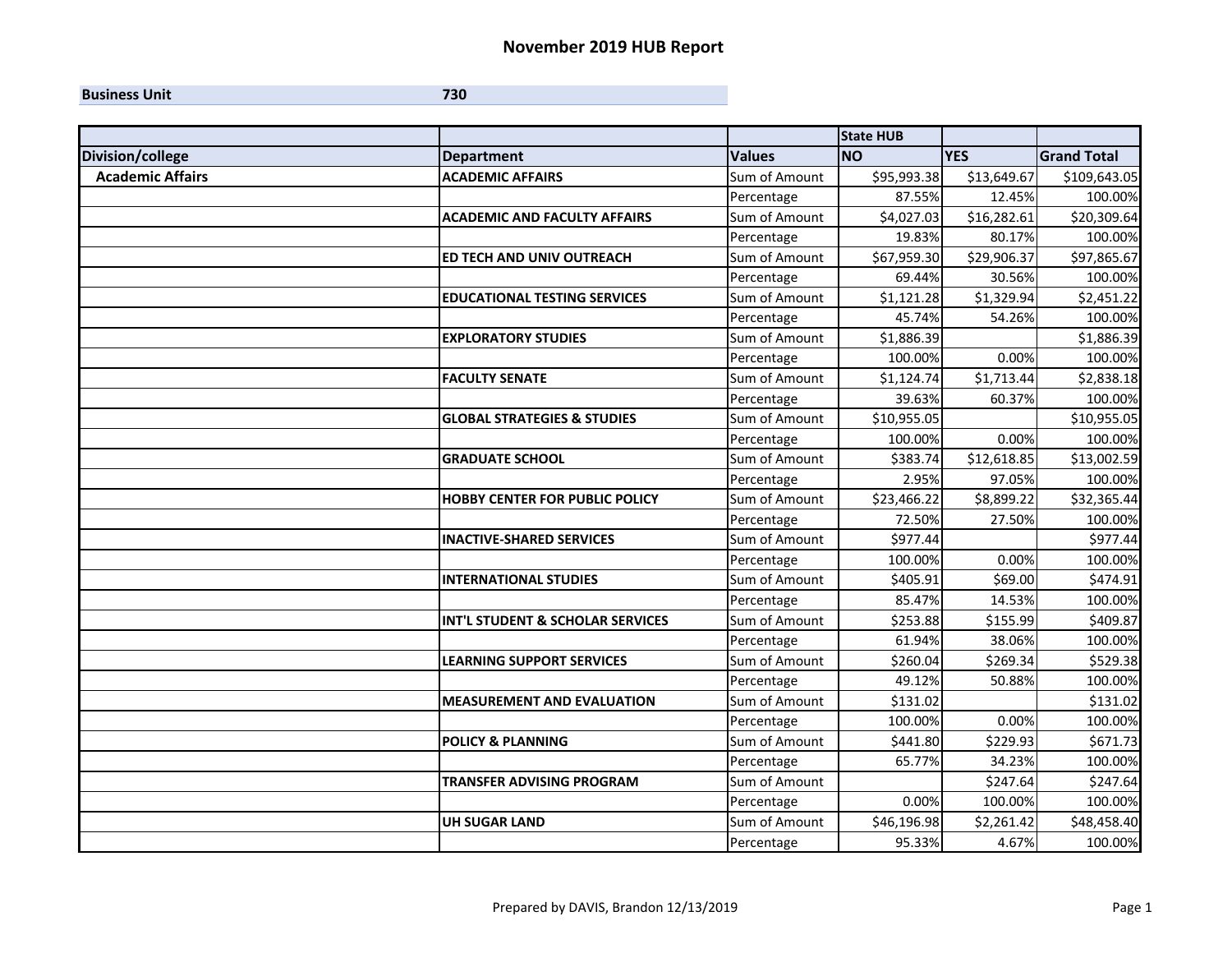| <b>Academic Affairs</b>               | UNDERGRADUATE ACADEMIC AFFAIRS               | Sum of Amount | \$255.48     |              | \$255.48     |
|---------------------------------------|----------------------------------------------|---------------|--------------|--------------|--------------|
|                                       |                                              | Percentage    | 100.00%      | 0.00%        | 100.00%      |
|                                       | UNDERGRADUATE STUDENT SUCCESS                | Sum of Amount | \$1,530.59   | \$236.81     | \$1,767.40   |
|                                       |                                              | Percentage    | 86.60%       | 13.40%       | 100.00%      |
|                                       | UNDERGRADUATE STUDENT SUCCESS CTR            | Sum of Amount | \$130.00     |              | \$130.00     |
|                                       |                                              | Percentage    | 100.00%      | 0.00%        | 100.00%      |
|                                       | <b>WRITING CENTER</b>                        | Sum of Amount | \$756.06     |              | \$756.06     |
|                                       |                                              | Percentage    | 100.00%      | 0.00%        | 100.00%      |
| <b>Academic Affairs Sum of Amount</b> |                                              |               | \$258,256.33 | \$87,870.23  | \$346,126.56 |
| <b>Academic Affairs Percentage</b>    |                                              |               | 74.61%       | 25.39%       | 100.00%      |
| <b>Administration and Finance</b>     | <b>A&amp;F MARKETING &amp; COMMUNICATION</b> | Sum of Amount | \$495.02     | \$10,587.59  | \$11,082.61  |
|                                       |                                              | Percentage    | 4.47%        | 95.53%       | 100.00%      |
|                                       | <b>ADMINISTRATION &amp; FINANCE</b>          | Sum of Amount | \$152,552.46 | \$6,698.61   | \$159,251.07 |
|                                       |                                              | Percentage    | 95.79%       | 4.21%        | 100.00%      |
|                                       | <b>ASSOC VP FOR ADMINISTRATION</b>           | Sum of Amount | \$35,684.65  | \$1,635.19   | \$37,319.84  |
|                                       |                                              | Percentage    | 95.62%       | 4.38%        | 100.00%      |
|                                       | <b>AUXILIARY SERVICES OPERATIONS</b>         | Sum of Amount | \$12,405.33  | \$193.65     | \$12,598.98  |
|                                       |                                              | Percentage    | 98.46%       | 1.54%        | 100.00%      |
|                                       | <b>BUDGET</b>                                | Sum of Amount | \$2,345.78   | \$301.58     | \$2,647.36   |
|                                       |                                              | Percentage    | 88.61%       | 11.39%       | 100.00%      |
|                                       | <b>BUSINESS SERVICES</b>                     | Sum of Amount | \$288.80     | \$7,787.10   | \$8,075.90   |
|                                       |                                              | Percentage    | 3.58%        | 96.42%       | 100.00%      |
|                                       | <b>CAMPUS SAFETY ADMINISTRATION</b>          | Sum of Amount | \$40,410.00  |              | \$40,410.00  |
|                                       |                                              | Percentage    | 100.00%      | 0.00%        | 100.00%      |
|                                       | <b>CAMPUS SAFETY SYSTEMS</b>                 | Sum of Amount | \$1,847.62   | \$6.18       | \$1,853.80   |
|                                       |                                              | Percentage    | 99.67%       | 0.33%        | 100.00%      |
|                                       | <b>CENTRAL FACILITY SERVICES</b>             | Sum of Amount | \$10,381.44  | \$3,049.37   | \$13,430.81  |
|                                       |                                              | Percentage    | 77.30%       | 22.70%       | 100.00%      |
|                                       | <b>CONTROLLER (PH)</b>                       | Sum of Amount | \$14,748.61  | \$12,131.46  | \$26,880.07  |
|                                       |                                              | Percentage    | 54.87%       | 45.13%       | 100.00%      |
|                                       | <b>COUGAR CARD</b>                           | Sum of Amount | \$6,160.52   | \$10,986.62  | \$17,147.14  |
|                                       |                                              | Percentage    | 35.93%       | 64.07%       | 100.00%      |
|                                       | <b>CULLEN PERFORM HALL</b>                   | Sum of Amount | \$298,890.02 | \$3,185.15   | \$302,075.17 |
|                                       |                                              | Percentage    | 98.95%       | 1.05%        | 100.00%      |
|                                       | <b>ENTERPRISE SYSTEMS</b>                    | Sum of Amount | \$503,532.97 | \$140,086.26 | \$643,619.23 |
|                                       |                                              | Percentage    | 78.23%       | 21.77%       | 100.00%      |
|                                       | <b>ENV. HEALTH &amp; LIFE SAFETY</b>         | Sum of Amount | \$4,324.09   | \$311.21     | \$4,635.30   |
|                                       |                                              | Percentage    | 93.29%       | 6.71%        | 100.00%      |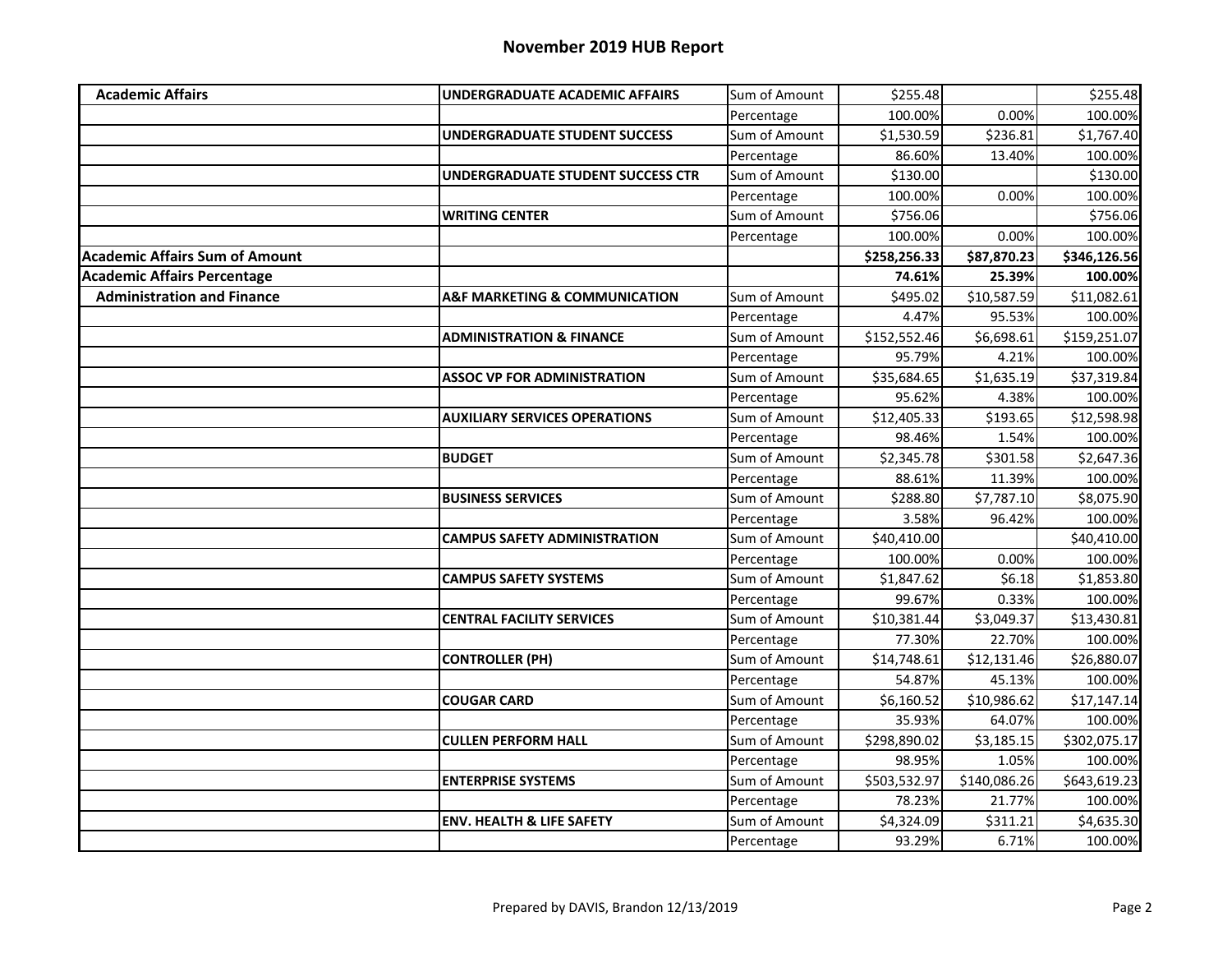| <b>Administration and Finance</b> | <b>FACILITIES BUSINESS SERVICES</b>       | Sum of Amount | \$114.00                       | \$7,235.81   | \$7,349.81      |
|-----------------------------------|-------------------------------------------|---------------|--------------------------------|--------------|-----------------|
|                                   |                                           | Percentage    | 1.55%                          | 98.45%       | 100.00%         |
|                                   | <b>FACILITIES MANAGEMENT</b>              | Sum of Amount | \$29,204.10                    | \$117,304.93 | \$146,509.03    |
|                                   |                                           | Percentage    | 19.93%                         | 80.07%       | 100.00%         |
|                                   | <b>FACILITIES OPERATION &amp; MAINT</b>   | Sum of Amount | \$17,721.25                    | \$5,610.30   | \$23,331.55     |
|                                   |                                           | Percentage    | 75.95%                         | 24.05%       | 100.00%         |
|                                   | <b>FACILITIES PLANNING &amp; CONSTRUC</b> | Sum of Amount | \$23,917,219.20 \$1,469,303.59 |              | \$25,386,522.79 |
|                                   |                                           | Percentage    | 94.21%                         | 5.79%        | 100.00%         |
|                                   | <b>FACILITIES/CONSTRUC MGMT ADMIN</b>     | Sum of Amount | \$557.54                       | \$452.71     | \$1,010.25      |
|                                   |                                           | Percentage    | 55.19%                         | 44.81%       | 100.00%         |
|                                   | <b>FIRE LIFE SAFETY SERVICES</b>          | Sum of Amount |                                | \$189.93     | \$189.93        |
|                                   |                                           | Percentage    | 0.00%                          | 100.00%      | 100.00%         |
|                                   | <b>HIGH PERFORMANCE &amp; COMP NETWK</b>  | Sum of Amount | \$8,224.16                     | \$452.66     | \$8,676.82      |
|                                   |                                           | Percentage    | 94.78%                         | 5.22%        | 100.00%         |
|                                   | <b>HUMAN RESOURCES</b>                    | Sum of Amount | \$25,350.82                    | \$19,169.42  | \$44,520.24     |
|                                   |                                           | Percentage    | 56.94%                         | 43.06%       | 100.00%         |
|                                   | <b>INST - BUDGET</b>                      | Sum of Amount | \$42,066.05                    |              | \$42,066.05     |
|                                   |                                           | Percentage    | 100.00%                        | 0.00%        | 100.00%         |
|                                   | <b>INST - BUSINESS SERVICES</b>           | Sum of Amount | \$130,850.20                   |              | \$130,850.20    |
|                                   |                                           | Percentage    | 100.00%                        | 0.00%        | 100.00%         |
|                                   | <b>INST - FINANCIAL ACCOUNTING</b>        | Sum of Amount | \$464.70                       |              | \$464.70        |
|                                   |                                           | Percentage    | 100.00%                        | 0.00%        | 100.00%         |
|                                   | <b>INSTITUTIONAL HUMAN RESOURCES</b>      | Sum of Amount | \$8,190.00                     |              | \$8,190.00      |
|                                   |                                           | Percentage    | 100.00%                        | 0.00%        | 100.00%         |
|                                   | <b>KUHF RADIO</b>                         | Sum of Amount | \$25,018.20                    | \$170,105.84 | \$195,124.04    |
|                                   |                                           | Percentage    | 12.82%                         | 87.18%       | 100.00%         |
|                                   | <b>MINOR &amp; PLANNED PROJECTS</b>       | Sum of Amount | \$81,409.63                    |              | \$81,409.63     |
|                                   |                                           | Percentage    | 100.00%                        | 0.00%        | 100.00%         |
|                                   | <b>MINOR IN-HOUSE CONSTRUCTION</b>        | Sum of Amount | \$437.49                       | \$230.00     | \$667.49        |
|                                   |                                           | Percentage    | 65.54%                         | 34.46%       | 100.00%         |
|                                   | <b>OFFICE EQUAL OPPORTUNITY SRVS</b>      | Sum of Amount | \$3,649.81                     | \$12,068.46  | \$15,718.27     |
|                                   |                                           | Percentage    | 23.22%                         | 76.78%       | 100.00%         |
|                                   | <b>OFFICE OF SUSTAINABILITY</b>           | Sum of Amount | \$756.16                       |              | \$756.16        |
|                                   |                                           | Percentage    | 100.00%                        | 0.00%        | 100.00%         |
|                                   | <b>PARKING &amp; TRANS SERVICES</b>       | Sum of Amount | \$47,119.11                    | \$51,851.82  | \$98,970.93     |
|                                   |                                           | Percentage    | 47.61%                         | 52.39%       | 100.00%         |
|                                   | <b>PHY PLANT-AUTOMOTIVE</b>               | Sum of Amount | \$9,466.37                     | \$15,981.35  | \$25,447.72     |
|                                   |                                           | Percentage    | 37.20%                         | 62.80%       | 100.00%         |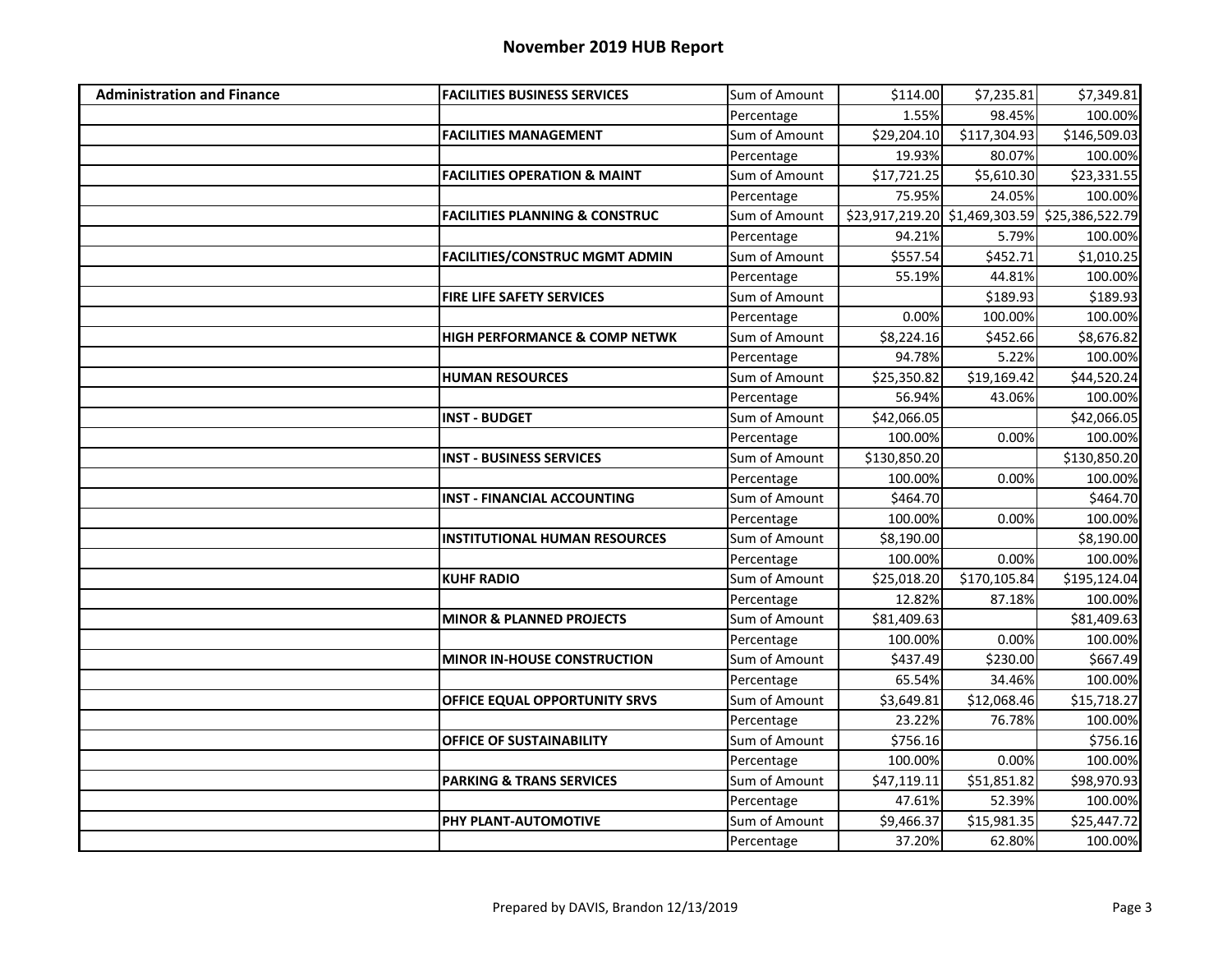| <b>Administration and Finance</b> | <b>PHY PLANT-GROUNDS MAINT</b>    | Sum of Amount | \$211,084.65 | \$28.28      | \$211,112.93   |
|-----------------------------------|-----------------------------------|---------------|--------------|--------------|----------------|
|                                   |                                   | Percentage    | 99.99%       | 0.01%        | 100.00%        |
|                                   | PHY PLANT-SOLID WASTE             | Sum of Amount | \$6,261.41   |              | \$6,261.41     |
|                                   |                                   | Percentage    | 100.00%      | 0.00%        | 100.00%        |
|                                   | <b>PHYSICAL PLANT</b>             | Sum of Amount | \$229,337.08 | \$598,132.61 | \$827,469.69   |
|                                   |                                   | Percentage    | 27.72%       | 72.28%       | 100.00%        |
|                                   | PLANNING                          | Sum of Amount | \$3,004.90   |              | \$3,004.90     |
|                                   |                                   | Percentage    | 100.00%      | 0.00%        | 100.00%        |
|                                   | <b>POLICE</b>                     | Sum of Amount | \$85,130.35  | \$2,754.37   | \$87,884.72    |
|                                   |                                   | Percentage    | 96.87%       | 3.13%        | 100.00%        |
|                                   | <b>POSTAL SERVICES OPERATIONS</b> | Sum of Amount | \$3,765.51   | \$39.40      | \$3,804.91     |
|                                   |                                   | Percentage    | 98.96%       | 1.04%        | 100.00%        |
|                                   | <b>PRINTING OPERATIONS</b>        | Sum of Amount | \$33,751.72  |              | \$33,751.72    |
|                                   |                                   | Percentage    | 100.00%      | 0.00%        | 100.00%        |
|                                   | <b>PUBLIC ART</b>                 | Sum of Amount | \$125,520.55 | \$2,118.76   | \$127,639.31   |
|                                   |                                   | Percentage    | 98.34%       | 1.66%        | 100.00%        |
|                                   | <b>PURCHASED UTILITIES</b>        | Sum of Amount | \$55,941.72  |              | \$55,941.72    |
|                                   |                                   | Percentage    | 100.00%      | 0.00%        | 100.00%        |
|                                   | <b>RISK MANAGEMENT</b>            | Sum of Amount | \$276.88     |              | \$276.88       |
|                                   |                                   | Percentage    | 100.00%      | 0.00%        | 100.00%        |
|                                   | <b>SERVICE LEVEL AGREEMENT</b>    | Sum of Amount | \$78,068.80  | \$305,420.00 | \$383,488.80   |
|                                   |                                   | Percentage    | 20.36%       | 79.64%       | 100.00%        |
|                                   | <b>STUDENT BUSINESS SERVICES</b>  | Sum of Amount | \$37,636.33  | \$4,780.75   | \$42,417.08    |
|                                   |                                   | Percentage    | 88.73%       | 11.27%       | 100.00%        |
|                                   | TECHNOLOGY SERVICES & SUPPORT     | Sum of Amount | \$693,331.62 | \$697,091.52 | \$1,390,423.14 |
|                                   |                                   | Percentage    | 49.86%       | 50.14%       | 100.00%        |
|                                   | TV PUBLIC BROADCASTING            | Sum of Amount | \$80,451.97  | \$112,945.53 | \$193,397.50   |
|                                   |                                   | Percentage    | 41.60%       | 58.40%       | 100.00%        |
|                                   | UIT BUSINESS SERVICES             | Sum of Amount | \$534.75     | \$1,015.77   | \$1,550.52     |
|                                   |                                   | Percentage    | 34.49%       | 65.51%       | 100.00%        |
|                                   | UIT EXTERNALLY FUNDED PROJECTS    | Sum of Amount | \$9,694.85   | \$101,076.57 | \$110,771.42   |
|                                   |                                   | Percentage    | 8.75%        | 91.25%       | 100.00%        |
|                                   | UIT SECURITY                      | Sum of Amount | \$2,139.91   | \$2,909.62   | \$5,049.53     |
|                                   |                                   | Percentage    | 42.38%       | 57.62%       | 100.00%        |
|                                   | UNIV PROP SERV OPERATIONS         | Sum of Amount | \$255,360.15 |              | \$255,360.15   |
|                                   |                                   | Percentage    | 100.00%      | 0.00%        | 100.00%        |
|                                   | UNIVERSITY INFORMATION TECH       | Sum of Amount | \$4,872.31   | \$311.40     | \$5,183.71     |
|                                   |                                   | Percentage    | 93.99%       | 6.01%        | 100.00%        |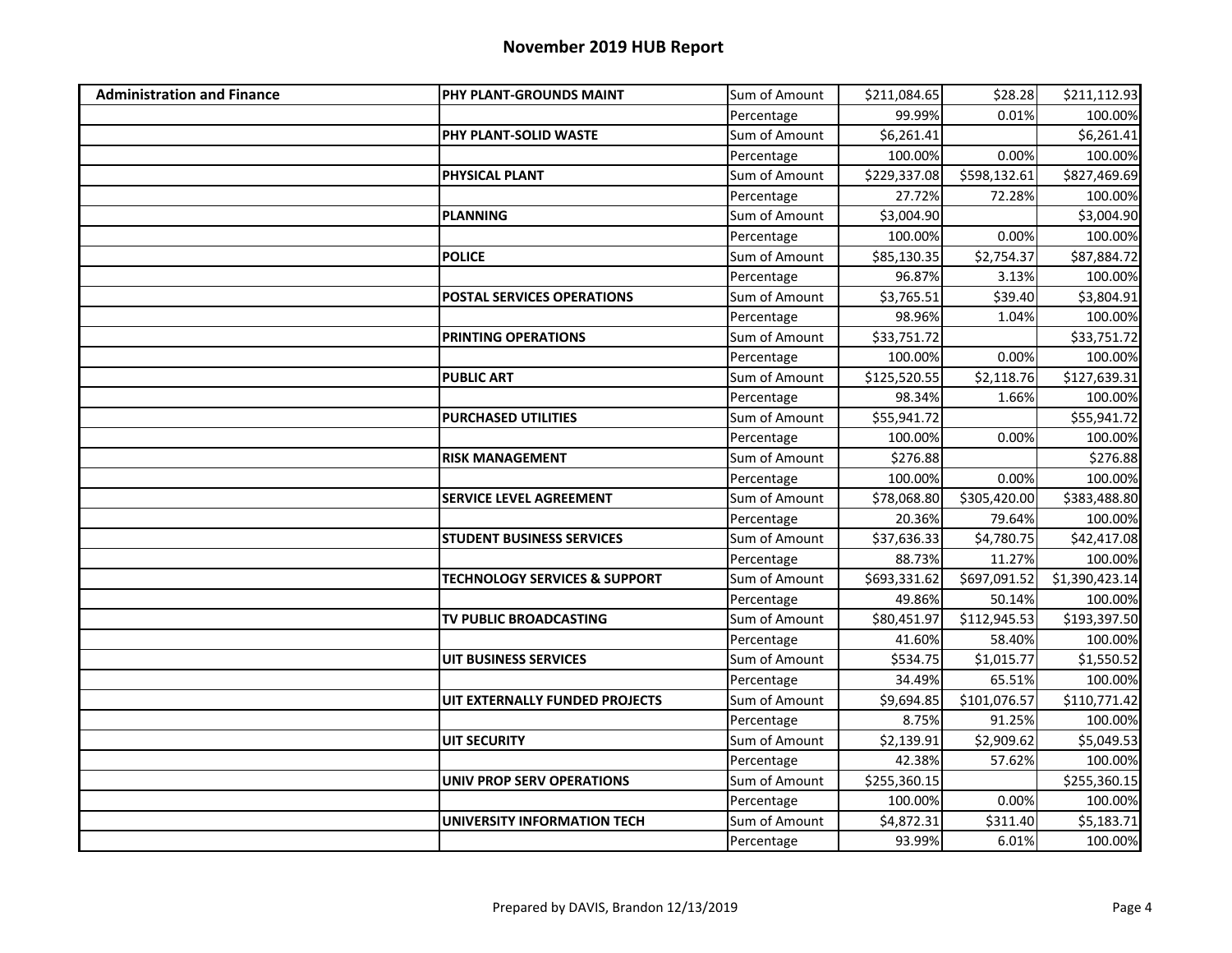| <b>Administration and Finance Sum of Amount</b> |                                          |               |              |             | \$27,348,051.56 \$3,895,541.37 \$31,243,592.93 |
|-------------------------------------------------|------------------------------------------|---------------|--------------|-------------|------------------------------------------------|
| <b>Administration and Finance Percentage</b>    |                                          |               | 87.53%       | 12.47%      | 100.00%                                        |
| Architecture                                    | <b>COMMU DESIGN CNTR SUSAN ROGERS</b>    | Sum of Amount | \$809.95     | \$299.90    | \$1,109.85                                     |
|                                                 |                                          | Percentage    | 72.98%       | 27.02%      | 100.00%                                        |
|                                                 | <b>DEAN, G D HINES ARCH &amp; DESIGN</b> | Sum of Amount | \$47,822.78  | \$19,840.96 | \$67,663.74                                    |
|                                                 |                                          | Percentage    | 70.68%       | 29.32%      | 100.00%                                        |
|                                                 | <b>GERALD D HINES ARCH &amp; DESIGN</b>  | Sum of Amount | \$147.00     |             | \$147.00                                       |
|                                                 |                                          | Percentage    | 100.00%      | 0.00%       | 100.00%                                        |
| <b>Architecture Sum of Amount</b>               |                                          |               | \$48,779.73  | \$20,140.86 | \$68,920.59                                    |
| <b>Architecture Percentage</b>                  |                                          |               | 70.78%       | 29.22%      | 100.00%                                        |
| <b>Business Administration</b>                  | <b>ACCOUNTANCY AND TAXATION</b>          | Sum of Amount | \$22,257.06  | \$387.79    | \$22,644.85                                    |
|                                                 |                                          | Percentage    | 98.29%       | 1.71%       | 100.00%                                        |
|                                                 | <b>ACCOUNTING CERTIFICATE PROGRAM</b>    | Sum of Amount | \$2,204.80   | \$68.60     | \$2,273.40                                     |
|                                                 |                                          | Percentage    | 96.98%       | 3.02%       | 100.00%                                        |
|                                                 | <b>BAUER CAREER SERVICES CTR</b>         | Sum of Amount | \$23,971.68  | \$1,626.13  | \$25,597.81                                    |
|                                                 |                                          | Percentage    | 93.65%       | 6.35%       | 100.00%                                        |
|                                                 | <b>BAUER COMMUNICATIONS</b>              | Sum of Amount |              | \$13,843.47 | \$13,843.47                                    |
|                                                 |                                          | Percentage    | 0.00%        | 100.00%     | 100.00%                                        |
|                                                 | <b>BAUER DIVISION OF TECHNOLOGY</b>      | Sum of Amount | \$11,545.02  | \$1,754.55  | \$13,299.57                                    |
|                                                 |                                          | Percentage    | 86.81%       | 13.19%      | 100.00%                                        |
|                                                 | <b>BAUER GRADUATEPROFESSIONALPRGS</b>    | Sum of Amount | \$160,425.05 | \$18,282.33 | \$178,707.38                                   |
|                                                 |                                          | Percentage    | 89.77%       | 10.23%      | 100.00%                                        |
|                                                 | <b>CTR FOR EXECUTIVE DEVELOPMENT</b>     | Sum of Amount | \$2,813.95   |             | \$2,813.95                                     |
|                                                 |                                          | Percentage    | 100.00%      | 0.00%       | 100.00%                                        |
|                                                 | <b>DEAN'S OFFICE BAUER COLLEGE</b>       | Sum of Amount | \$106,118.61 | \$29,306.27 | \$135,424.88                                   |
|                                                 |                                          | Percentage    | 78.36%       | 21.64%      | 100.00%                                        |
|                                                 | <b>DECISION AND INFORMATION SCIEN</b>    | Sum of Amount | \$1,643.65   | \$2,322.71  | \$3,966.36                                     |
|                                                 |                                          | Percentage    | 41.44%       | 58.56%      | 100.00%                                        |
|                                                 | <b>EXECUTIVE DEGREE PROGRAMS</b>         | Sum of Amount | \$16,309.41  |             | \$16,309.41                                    |
|                                                 |                                          | Percentage    | 100.00%      | 0.00%       | 100.00%                                        |
|                                                 | <b>FINANCE DEPARTMENT</b>                | Sum of Amount | \$11,516.01  | \$2,316.99  | \$13,833.00                                    |
|                                                 |                                          | Percentage    | 83.25%       | 16.75%      | 100.00%                                        |
|                                                 | <b>MANAGEMENT DEPARTMENT</b>             | Sum of Amount | \$30,785.99  | \$279.64    | \$31,065.63                                    |
|                                                 |                                          | Percentage    | 99.10%       | 0.90%       | 100.00%                                        |
|                                                 | <b>MARKETING DEPARTMENT</b>              | Sum of Amount | \$966.38     | \$885.32    | \$1,851.70                                     |
|                                                 |                                          | Percentage    | 52.19%       | 47.81%      | 100.00%                                        |
|                                                 | <b>SALES EXCELLENCE INSTITUTE</b>        | Sum of Amount | \$24,885.19  | \$13,851.48 | \$38,736.67                                    |
|                                                 |                                          | Percentage    | 64.24%       | 35.76%      | 100.00%                                        |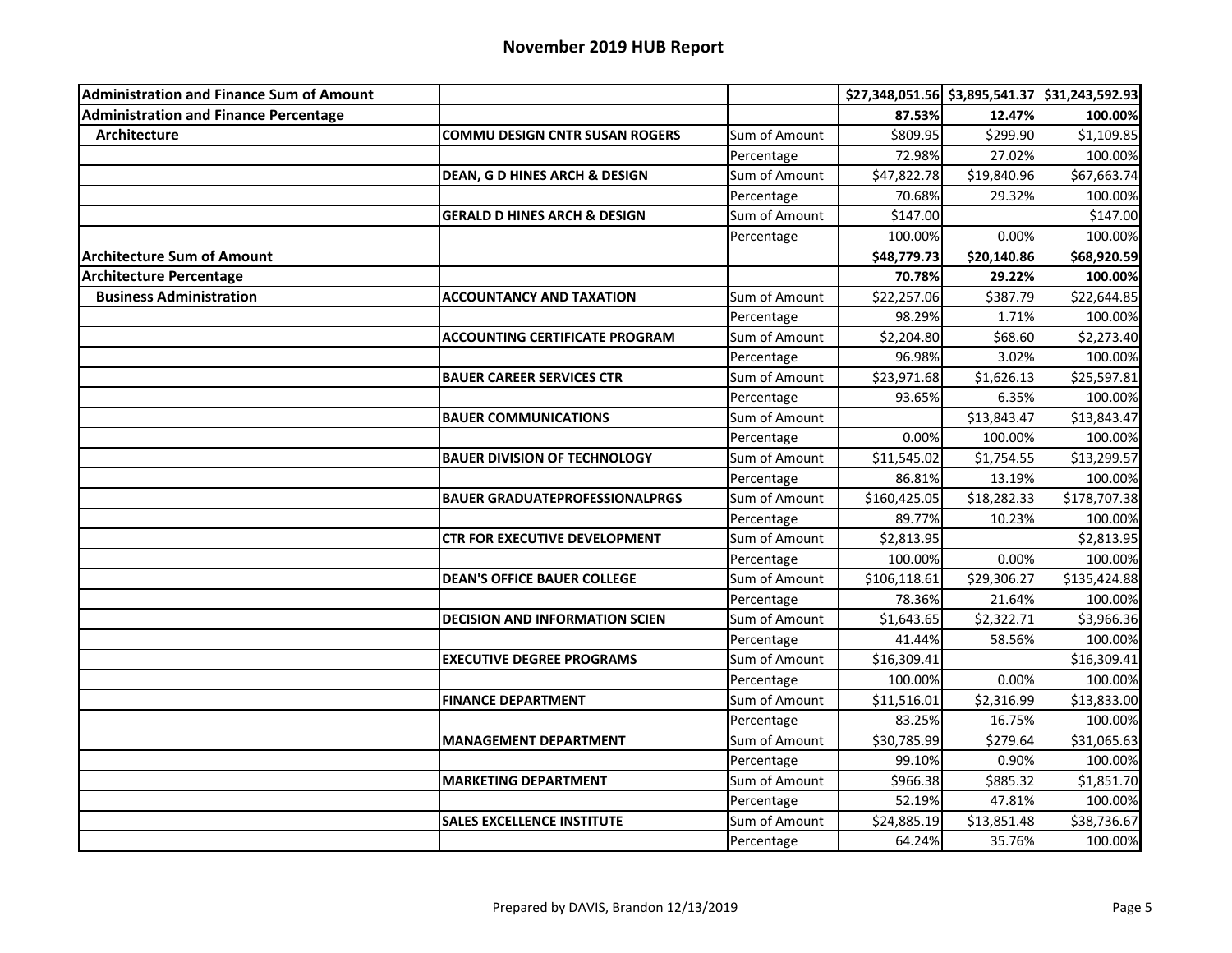| <b>Business Administration</b>               | <b>SMALL BUSINESS DEV CENTER</b>          | Sum of Amount | \$46,592.05  | \$16,849.27  | \$63,441.32  |
|----------------------------------------------|-------------------------------------------|---------------|--------------|--------------|--------------|
|                                              |                                           | Percentage    | 73.44%       | 26.56%       | 100.00%      |
|                                              | <b>UNDERGRAD BUSINESS PROG</b>            | Sum of Amount | \$3,064.90   | \$11,253.58  | \$14,318.48  |
|                                              |                                           | Percentage    | 21.41%       | 78.59%       | 100.00%      |
|                                              | <b>WOLFF CTR FOR ENTREPRENEURSHIP</b>     | Sum of Amount | \$2,265.23   | \$2,118.76   | \$4,383.99   |
|                                              |                                           | Percentage    | 51.67%       | 48.33%       | 100.00%      |
| <b>Business Administration Sum of Amount</b> |                                           |               | \$467,364.98 | \$115,146.89 | \$582,511.87 |
| <b>Business Administration Percentage</b>    |                                           |               | 80.23%       | 19.77%       | 100.00%      |
| <b>Chancellor/President</b>                  | <b>BASEBALL</b>                           | Sum of Amount | \$41,738.49  |              | \$41,738.49  |
|                                              |                                           | Percentage    | 100.00%      | 0.00%        | 100.00%      |
|                                              | <b>COMPLIANCE</b>                         | Sum of Amount | \$412.14     |              | \$412.14     |
|                                              |                                           | Percentage    | 100.00%      | 0.00%        | 100.00%      |
|                                              | <b>FOOTBALL</b>                           | Sum of Amount | \$410,792.89 | \$11,734.08  | \$422,526.97 |
|                                              |                                           | Percentage    | 97.22%       | 2.78%        | 100.00%      |
|                                              | <b>INTERCOLLEGIATE ATHLETICS</b>          | Sum of Amount | \$426,436.61 | \$7,419.52   | \$433,856.13 |
|                                              |                                           | Percentage    | 98.29%       | 1.71%        | 100.00%      |
|                                              | <b>MEN'S BASKETBALL</b>                   | Sum of Amount | \$34,524.08  | \$4,054.68   | \$38,578.76  |
|                                              |                                           | Percentage    | 89.49%       | 10.51%       | 100.00%      |
|                                              | <b>MEN'S GOLF</b>                         | Sum of Amount | \$4,298.20   |              | \$4,298.20   |
|                                              |                                           | Percentage    | 100.00%      | 0.00%        | 100.00%      |
|                                              | <b>MEN'S TRACK AND FIELD</b>              | Sum of Amount | \$4,249.62   |              | \$4,249.62   |
|                                              |                                           | Percentage    | 100.00%      | 0.00%        | 100.00%      |
|                                              | <b>NEIGHBORHOOD &amp; STRATEGIC INITI</b> | Sum of Amount | \$858.94     | \$462.88     | \$1,321.82   |
|                                              |                                           | Percentage    | 64.98%       | 35.02%       | 100.00%      |
|                                              | OFF OF PROTOCOL SPECIAL EVENTS            | Sum of Amount | \$66,492.29  | \$13,569.17  | \$80,061.46  |
|                                              |                                           | Percentage    | 83.05%       | 16.95%       | 100.00%      |
|                                              | <b>PRESIDENT</b>                          | Sum of Amount | \$8,431.55   | \$9,708.48   | \$18,140.03  |
|                                              |                                           | Percentage    | 46.48%       | 53.52%       | 100.00%      |
|                                              | <b>STAFF COUNCIL</b>                      | Sum of Amount | \$17.80      | \$1,372.39   | \$1,390.19   |
|                                              |                                           | Percentage    | 1.28%        | 98.72%       | 100.00%      |
|                                              | <b>UH ENERGY</b>                          | Sum of Amount | \$19,579.18  | \$1,736.46   | \$21,315.64  |
|                                              |                                           | Percentage    | 91.85%       | 8.15%        | 100.00%      |
|                                              | <b>WOMEN'S BASKETBALL</b>                 | Sum of Amount | \$12,874.44  | \$520.00     | \$13,394.44  |
|                                              |                                           | Percentage    | 96.12%       | 3.88%        | 100.00%      |
|                                              | <b>WOMEN'S GOLF</b>                       | Sum of Amount | \$1,258.26   |              | \$1,258.26   |
|                                              |                                           | Percentage    | 100.00%      | 0.00%        | 100.00%      |
|                                              | <b>WOMEN'S SOCCER</b>                     | Sum of Amount | \$17,701.01  | \$1,720.00   | \$19,421.01  |
|                                              |                                           | Percentage    | 91.14%       | 8.86%        | 100.00%      |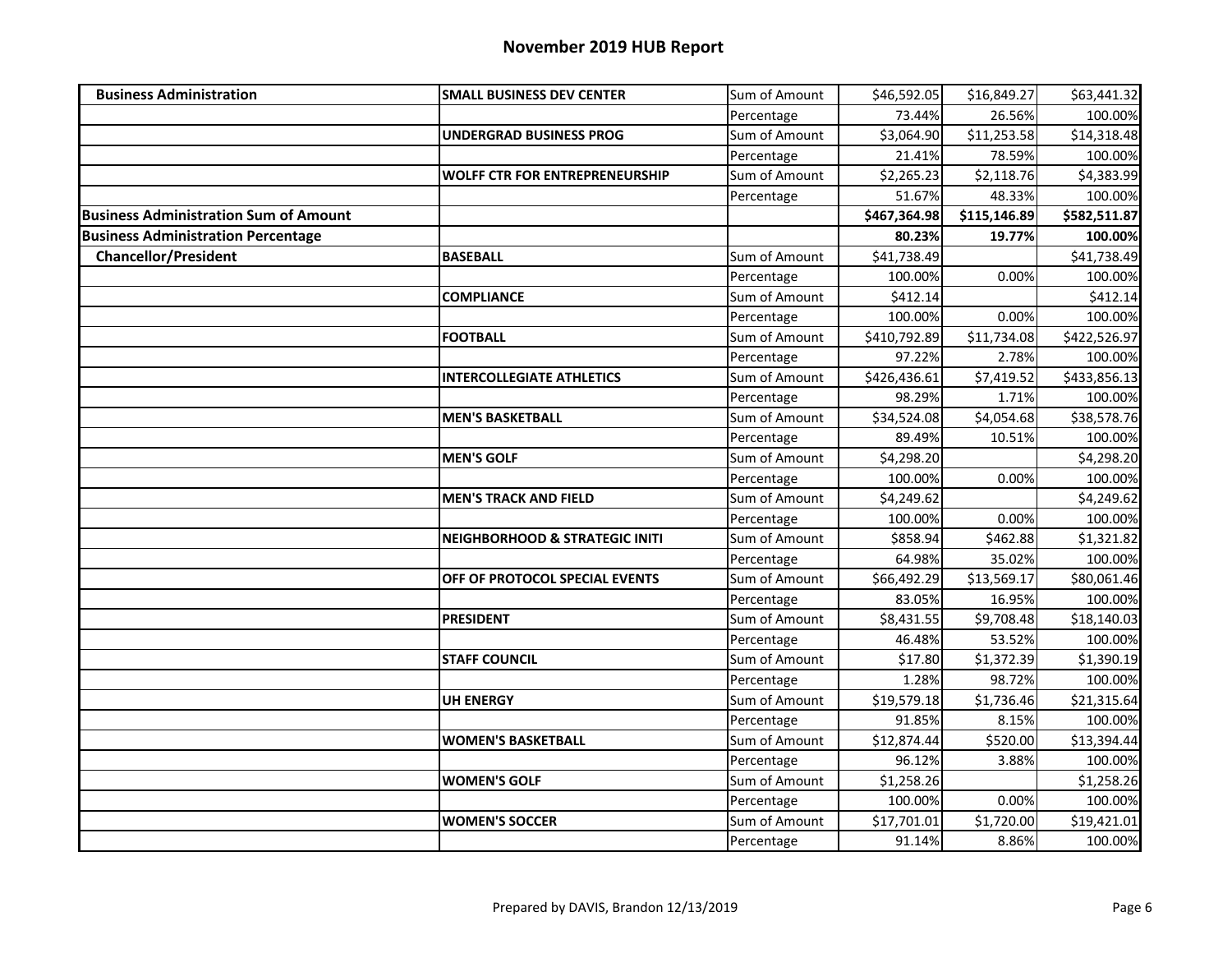| <b>Chancellor/President</b>               | <b>WOMEN'S SOFTBALL</b>               | Sum of Amount               | \$16,270.16           | \$2,024.50        | \$18,294.66            |
|-------------------------------------------|---------------------------------------|-----------------------------|-----------------------|-------------------|------------------------|
|                                           |                                       | Percentage                  | 88.93%                | 11.07%            | 100.00%                |
|                                           | <b>WOMEN'S SWIMMING &amp; DIVING</b>  | Sum of Amount               | \$14,183.34           | \$3,420.00        | \$17,603.34            |
|                                           |                                       | Percentage                  | 80.57%                | 19.43%            | 100.00%                |
|                                           | <b>WOMEN'S TENNIS</b>                 | Sum of Amount               | \$1,387.36            |                   | \$1,387.36             |
|                                           |                                       | Percentage                  | 100.00%               | 0.00%             | 100.00%                |
|                                           | <b>WOMEN'S VOLLEYBALL</b>             | Sum of Amount               | \$31,969.31           | \$720.00          | \$32,689.31            |
|                                           |                                       | Percentage                  | 97.80%                | 2.20%             | 100.00%                |
| <b>Chancellor/President Sum of Amount</b> |                                       |                             | \$1,113,475.67        | \$58,462.16       | \$1,171,937.83         |
| <b>Chancellor/President Percentage</b>    |                                       |                             | 95.01%                | 4.99%             | 100.00%                |
| <b>College of Medicine</b>                | <b>CLINICAL SCIENCES</b>              | Sum of Amount               |                       | \$6,898.53        | \$6,898.53             |
|                                           |                                       | Percentage                  | 0.00%                 | 100.00%           | 100.00%                |
|                                           | <b>COMMUNITY HEALTH</b>               | Sum of Amount               | \$4,800.00            |                   | \$4,800.00             |
|                                           |                                       | Percentage                  | 100.00%               | 0.00%             | 100.00%                |
|                                           | <b>MEDICAL EDUCATION</b>              | Sum of Amount               | \$1,250.00            | \$290.79          | \$1,540.79             |
|                                           |                                       | Percentage                  | 81.13%                | 18.87%            | 100.00%                |
|                                           | OFFICE OF THE DEAN                    | Sum of Amount               | \$12,477.85           | \$8,634.37        | \$21,112.22            |
|                                           |                                       | Percentage                  | 59.10%                | 40.90%            | 100.00%                |
| <b>College of Medicine Sum of Amount</b>  |                                       |                             | \$18,527.85           | \$15,823.69       | \$34,351.54            |
|                                           |                                       |                             |                       |                   |                        |
| <b>College of Medicine Percentage</b>     |                                       |                             | 53.94%                | 46.06%            | 100.00%                |
| <b>College of Nursing</b>                 | <b>DEANS OFFICE - COLLEG OF NURSI</b> | Sum of Amount               | \$28,112.51           | \$12,961.35       | \$41,073.86            |
|                                           |                                       | Percentage                  | 68.44%                | 31.56%            | 100.00%                |
| <b>College of Nursing Sum of Amount</b>   |                                       |                             | \$28,112.51           | \$12,961.35       | \$41,073.86            |
| <b>College of Nursing Percentage</b>      |                                       |                             | 68.44%                | 31.56%            | 100.00%                |
| <b>College of the Arts</b>                | <b>ART</b>                            | Sum of Amount               | \$33,796.28           | \$593.03          | \$34,389.31            |
|                                           |                                       | Percentage                  | 98.28%                | 1.72%             | 100.00%                |
|                                           | <b>BAND</b>                           | Sum of Amount               | \$32,718.77           | \$157.12          | \$32,875.89            |
|                                           |                                       | Percentage                  | 99.52%                | 0.48%             | 100.00%                |
|                                           | <b>BLAFFER GALLERY</b>                | Sum of Amount               | \$5,185.57            |                   | \$5,185.57             |
|                                           |                                       | Percentage                  | 100.00%               | 0.00%             | 100.00%                |
|                                           | <b>CWMCA CENTER FOR THE ARTS</b>      | Sum of Amount               | \$28,471.68           |                   | \$28,471.68            |
|                                           |                                       | Percentage                  | 100.00%               | 0.00%             | 100.00%                |
|                                           | DEAN OFFIC THE COLLEGE OF ARTS        | Sum of Amount               | \$11,473.84           | \$12,868.10       | \$24,341.94            |
|                                           |                                       | Percentage                  | 47.14%                | 52.86%            | 100.00%                |
|                                           | <b>MUSIC</b>                          | Sum of Amount               | \$102,727.81          | \$1,699.50        | \$104,427.31           |
|                                           |                                       | Percentage                  | 98.37%                | 1.63%             | 100.00%                |
|                                           | <b>THEATER</b>                        | Sum of Amount<br>Percentage | \$24,069.01<br>98.42% | \$386.23<br>1.58% | \$24,455.24<br>100.00% |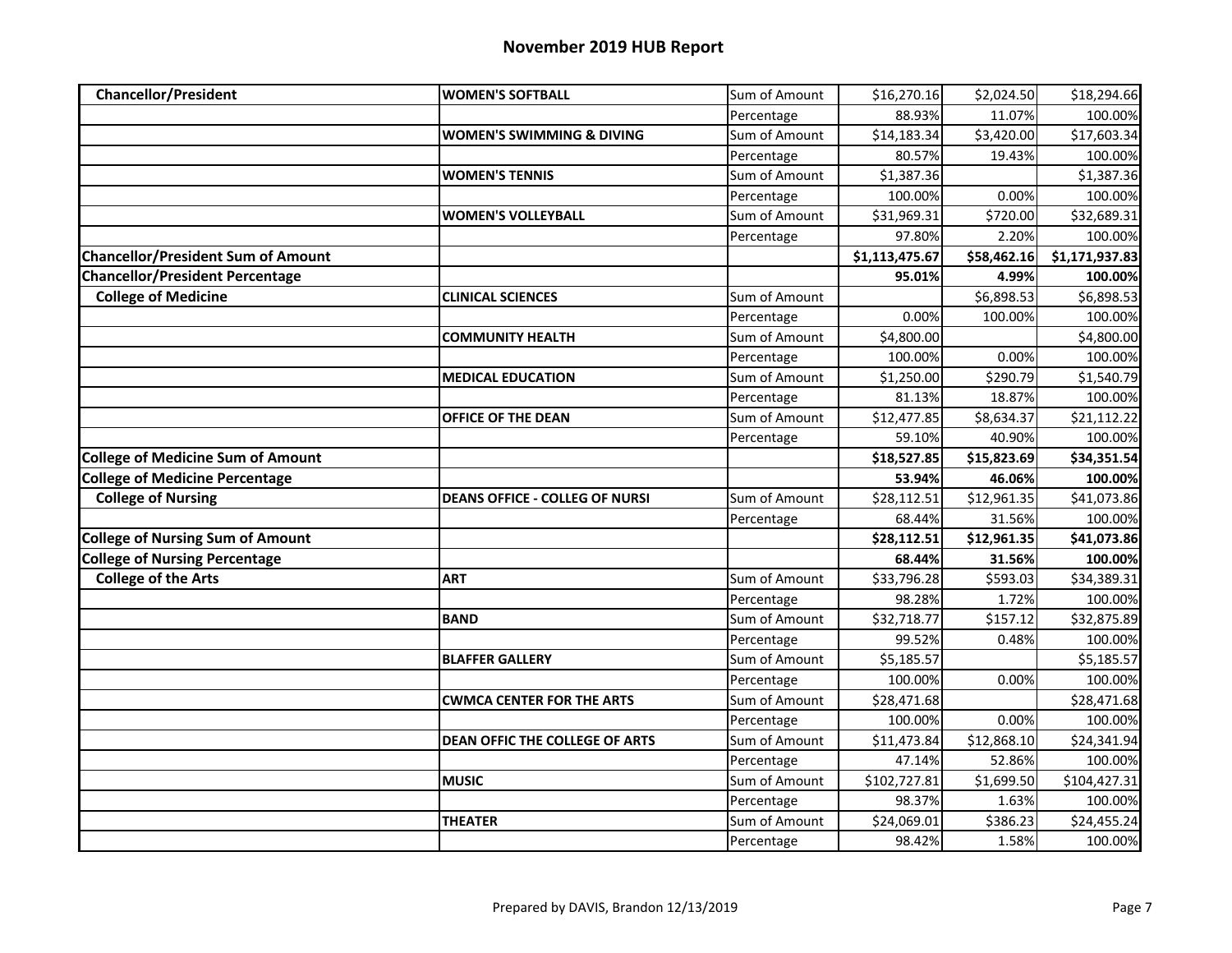| <b>College of the Arts Sum of Amount</b> |                                           |               | \$238,442.96 | \$15,703.98 | \$254,146.94 |
|------------------------------------------|-------------------------------------------|---------------|--------------|-------------|--------------|
| <b>College of the Arts Percentage</b>    |                                           |               | 93.82%       | 6.18%       | 100.00%      |
| <b>Education</b>                         | <b>ASIAN AMERICAN STUDIES</b>             | Sum of Amount | \$1,146.48   | \$484.07    | \$1,630.55   |
|                                          |                                           | Percentage    | 70.31%       | 29.69%      | 100.00%      |
|                                          | CENTER FOR INFO TECG IN ED.               | Sum of Amount | \$9,956.75   | \$5,472.31  | \$15,429.06  |
|                                          |                                           | Percentage    | 64.53%       | 35.47%      | 100.00%      |
|                                          | <b>CHARTER SCHOOL</b>                     | Sum of Amount | \$13,881.09  | \$297.35    | \$14,178.44  |
|                                          |                                           | Percentage    | 97.90%       | 2.10%       | 100.00%      |
|                                          | <b>CURRICULUM AND INSTRUCTION</b>         | Sum of Amount | \$8,237.70   |             | \$8,237.70   |
|                                          |                                           | Percentage    | 100.00%      | 0.00%       | 100.00%      |
|                                          | <b>DEAN, EDUCATION</b>                    | Sum of Amount | \$62,325.33  | \$7,851.84  | \$70,177.17  |
|                                          |                                           | Percentage    | 88.81%       | 11.19%      | 100.00%      |
|                                          | <b>ED LEADERSHIP &amp; POLICY STUDIES</b> | Sum of Amount | \$32,556.72  | \$2,023.31  | \$34,580.03  |
|                                          |                                           | Percentage    | 94.15%       | 5.85%       | 100.00%      |
|                                          | <b>PSYCH, HLTH &amp; LEARNING SCIENCE</b> | Sum of Amount | \$21,023.09  | \$868.38    | \$21,891.47  |
|                                          |                                           | Percentage    | 96.03%       | 3.97%       | 100.00%      |
| <b>Education Sum of Amount</b>           |                                           |               | \$149,127.16 | \$16,997.26 | \$166,124.42 |
| <b>Education Percentage</b>              |                                           |               | 89.77%       | 10.23%      | 100.00%      |
| <b>Engineering</b>                       | <b>BIOMEDICAL ENGINEERING</b>             | Sum of Amount | \$174,855.24 | \$6,152.41  | \$181,007.65 |
|                                          |                                           | Percentage    | 96.60%       | 3.40%       | 100.00%      |
|                                          | <b>CHEMICAL ENGINEERING</b>               | Sum of Amount | \$288,929.71 | \$5,650.10  | \$294,579.81 |
|                                          |                                           | Percentage    | 98.08%       | 1.92%       | 100.00%      |
|                                          | <b>CIVIL ENGINEERING</b>                  | Sum of Amount | \$193,954.70 | \$18,246.30 | \$212,201.00 |
|                                          |                                           | Percentage    | 91.40%       | 8.60%       | 100.00%      |
|                                          | <b>COMPOSITE ENGR APPLICATIONS CT</b>     | Sum of Amount | \$2,538.65   | \$181.51    | \$2,720.16   |
|                                          |                                           | Percentage    | 93.33%       | 6.67%       | 100.00%      |
|                                          | <b>DEAN, ENGINEERING</b>                  | Sum of Amount | \$59,781.32  | \$17,036.56 | \$76,817.88  |
|                                          |                                           | Percentage    | 77.82%       | 22.18%      | 100.00%      |
|                                          | <b>ELECTRICAL ENGINEERING</b>             | Sum of Amount | \$145,368.76 | \$290.49    | \$145,659.25 |
|                                          |                                           | Percentage    | 99.80%       | 0.20%       | 100.00%      |
|                                          | <b>ENGr UNDERGRADUATE PROGRAMS</b>        | Sum of Amount | \$38,353.58  | \$4,812.37  | \$43,165.95  |
|                                          |                                           | Percentage    | 88.85%       | 11.15%      | 100.00%      |
|                                          | <b>INDUSTRIAL ENGINEERING</b>             | Sum of Amount | \$320.56     | \$1,061.66  | \$1,382.22   |
|                                          |                                           | Percentage    | 23.19%       | 76.81%      | 100.00%      |
|                                          | <b>INTEGRATED BIO &amp; NANO SYSTEM</b>   | Sum of Amount | \$50,088.13  | \$2,116.17  | \$52,204.30  |
|                                          |                                           | Percentage    | 95.95%       | 4.05%       | 100.00%      |
|                                          | <b>MECHANICAL ENGINEERING</b>             | Sum of Amount | \$65,018.75  | \$1,923.86  | \$66,942.61  |
|                                          |                                           | Percentage    | 97.13%       | 2.87%       | 100.00%      |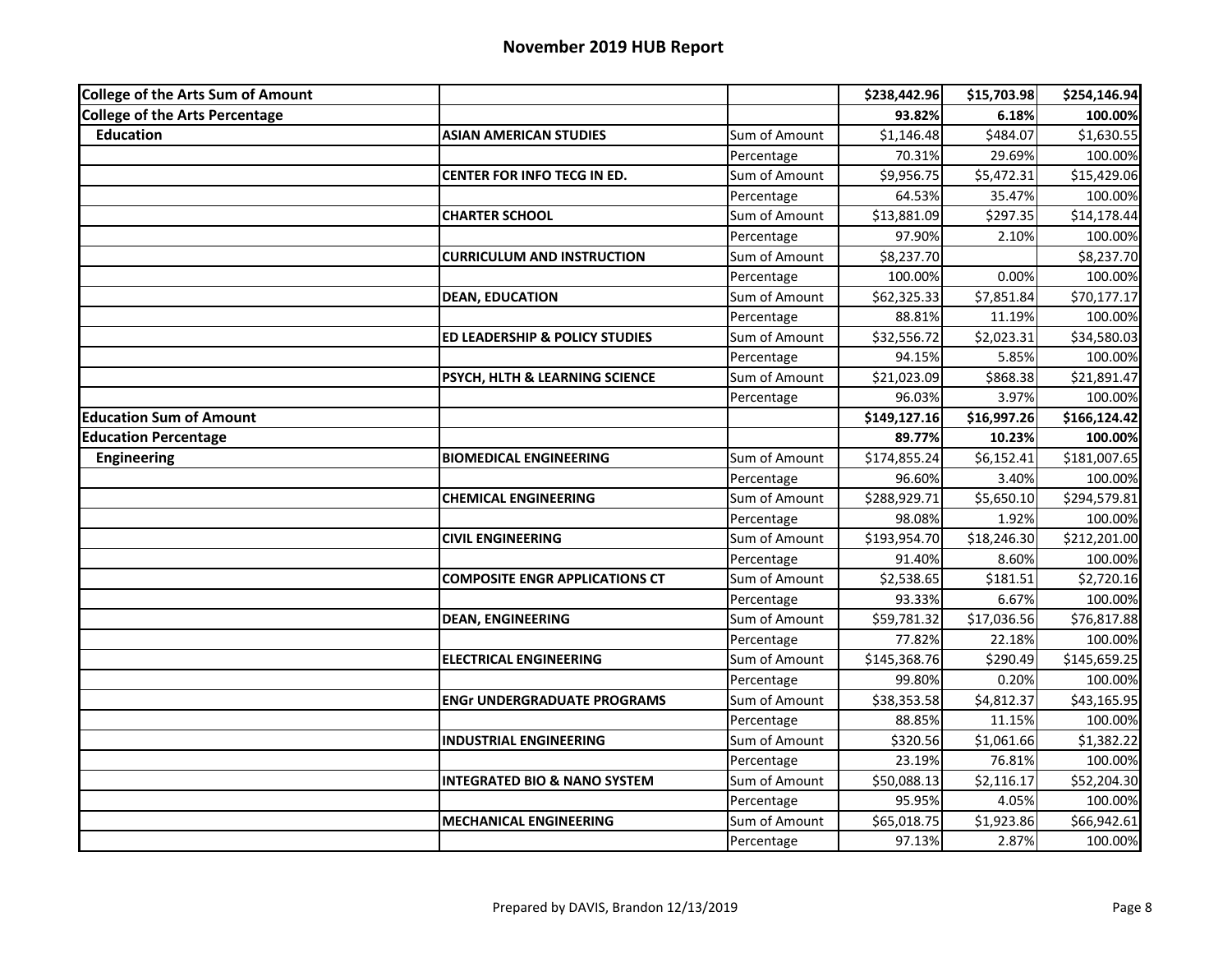| Engineering                                          | <b>NAT'L AIRBORNE LASER MAP</b>           | Sum of Amount | \$44,403.33    | \$225.53    | \$44,628.86    |
|------------------------------------------------------|-------------------------------------------|---------------|----------------|-------------|----------------|
|                                                      |                                           | Percentage    | 99.49%         | 0.51%       | 100.00%        |
|                                                      | PETROLEUM ENGINEERING                     | Sum of Amount | \$405,472.29   | \$4,898.84  | \$410,371.13   |
|                                                      |                                           | Percentage    | 98.81%         | 1.19%       | 100.00%        |
| <b>Engineering Sum of Amount</b>                     |                                           |               | \$1,469,085.02 | \$62,595.80 | \$1,531,680.82 |
| <b>Engineering Percentage</b>                        |                                           |               | 95.91%         | 4.09%       | 100.00%        |
| <b>Graduate College of Social Work</b>               | <b>ADMISSIONS</b>                         | Sum of Amount | \$4,449.01     | \$122.70    | \$4,571.71     |
|                                                      |                                           | Percentage    | 97.32%         | 2.68%       | 100.00%        |
|                                                      | <b>ALUMNI, CAREER &amp; DEVELOPMENT</b>   | Sum of Amount | \$4,229.42     |             | \$4,229.42     |
|                                                      |                                           | Percentage    | 100.00%        | 0.00%       | 100.00%        |
|                                                      | <b>CHILD &amp; FAMILY CENTER</b>          | Sum of Amount | \$678.02       | \$1,590.79  | \$2,268.81     |
|                                                      |                                           | Percentage    | 29.88%         | 70.12%      | 100.00%        |
|                                                      | <b>CTR DRUG &amp; SOCIAL POLICY RESRC</b> | Sum of Amount | \$57,556.39    | \$34.46     | \$57,590.85    |
|                                                      |                                           | Percentage    | 99.94%         | 0.06%       | 100.00%        |
|                                                      | <b>DEAN, SOCIAL WORK</b>                  | Sum of Amount | \$22,568.24    | \$3,839.63  | \$26,407.87    |
|                                                      |                                           | Percentage    | 85.46%         | 14.54%      | 100.00%        |
|                                                      | <b>FIELD OFFICE</b>                       | Sum of Amount | \$1,369.50     | \$108.20    | \$1,477.70     |
|                                                      |                                           | Percentage    | 92.68%         | 7.32%       | 100.00%        |
|                                                      | <b>GCSW-INFORMATION TECHNOLOGY</b>        | Sum of Amount | \$1,253.54     | \$2,145.74  | \$3,399.28     |
|                                                      |                                           | Percentage    | 36.88%         | 63.12%      | 100.00%        |
|                                                      | LATINA MATERNAL & FAMILY HLTH             | Sum of Amount | \$2,492.31     | \$57.00     | \$2,549.31     |
|                                                      |                                           | Percentage    | 97.76%         | 2.24%       | 100.00%        |
|                                                      | <b>MENTAL HEALTH - RITES</b>              | Sum of Amount | \$2,140.00     |             | \$2,140.00     |
|                                                      |                                           | Percentage    | 100.00%        | 0.00%       | 100.00%        |
|                                                      | OCP                                       | Sum of Amount | \$4,961.25     | \$322.56    | \$5,283.81     |
|                                                      |                                           | Percentage    | 93.90%         | 6.10%       | 100.00%        |
|                                                      | <b>PHD PROGRAM</b>                        | Sum of Amount | \$25.05        |             | \$25.05        |
|                                                      |                                           | Percentage    | 100.00%        | 0.00%       | 100.00%        |
| <b>Graduate College of Social Work Sum of Amount</b> |                                           |               | \$101,722.73   | \$8,221.08  | \$109,943.81   |
| <b>Graduate College of Social Work Percentage</b>    |                                           |               | 92.52%         | 7.48%       | 100.00%        |
| <b>Honors College</b>                                | <b>DEAN, HONORS COLLEGE</b>               | Sum of Amount | \$47,771.97    | \$39,181.15 | \$86,953.12    |
|                                                      |                                           | Percentage    | 54.94%         | 45.06%      | 100.00%        |
| <b>Honors College Sum of Amount</b>                  |                                           |               | \$47,771.97    | \$39,181.15 | \$86,953.12    |
| <b>Honors College Percentage</b>                     |                                           |               | 54.94%         | 45.06%      | 100.00%        |
| <b>Hotel and Restaurant Management</b>               | <b>DEAN, HOTEL &amp; RESTAURANT MANAG</b> | Sum of Amount | \$4,678.97     | \$9,356.14  | \$14,035.11    |
|                                                      |                                           | Percentage    | 33.34%         | 66.66%      | 100.00%        |
|                                                      | HOTEL AND RESTAURANT MANAGEMEN            | Sum of Amount | \$173,130.14   | \$25,054.61 | \$198,184.75   |
|                                                      |                                           | Percentage    | 87.36%         | 12.64%      | 100.00%        |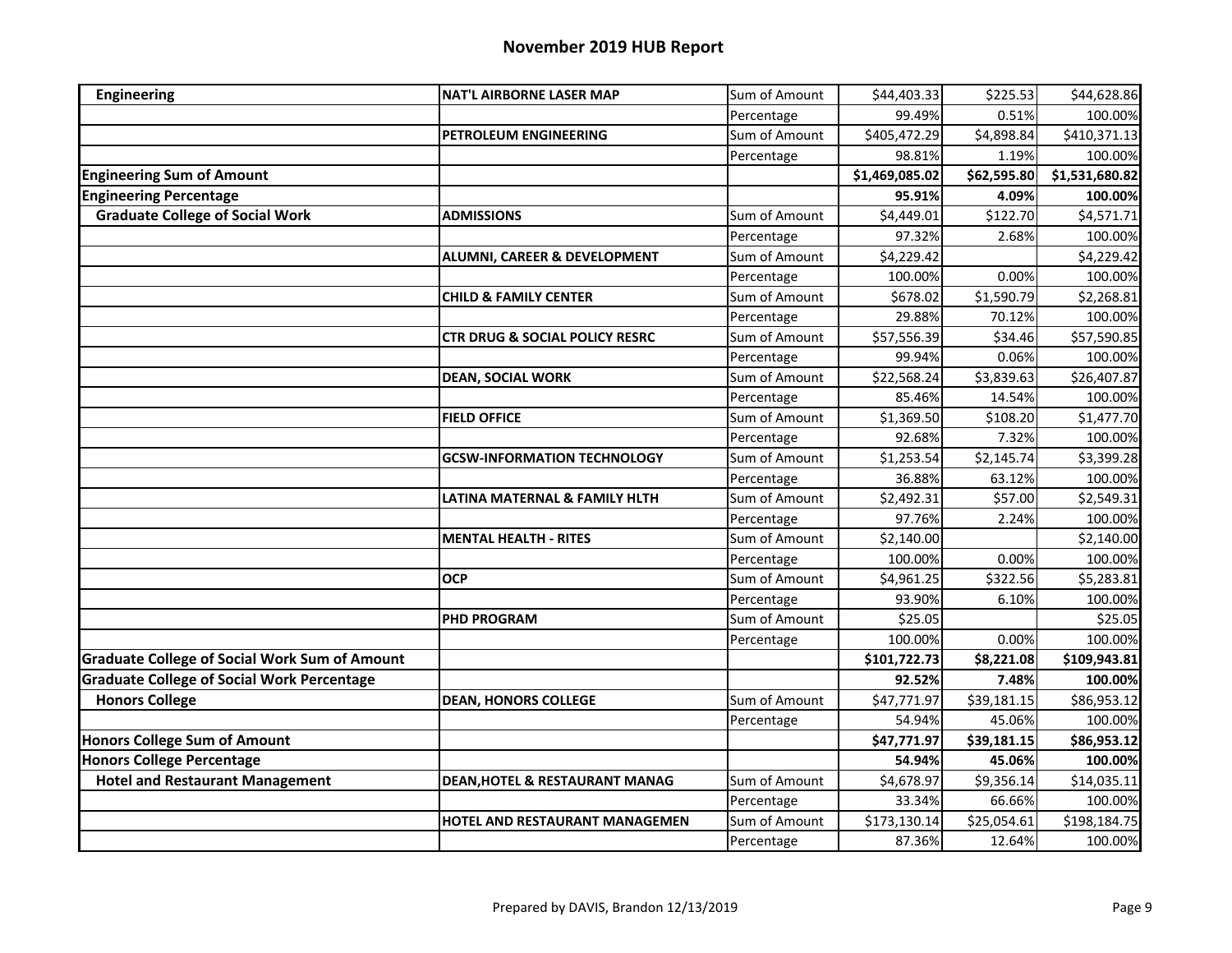| <b>Hotel and Restaurant Management Sum of Amount</b> |                                          |               | \$177,809.11 | \$34,410.75 | \$212,219.86 |
|------------------------------------------------------|------------------------------------------|---------------|--------------|-------------|--------------|
| <b>Hotel and Restaurant Management Percentage</b>    |                                          |               | 83.79%       | 16.21%      | 100.00%      |
| <b>Law Center</b>                                    | <b>ALUMNI RELATIONS, LAW</b>             | Sum of Amount | \$124.76     | \$8,329.00  | \$8,453.76   |
|                                                      |                                          | Percentage    | 1.48%        | 98.52%      | 100.00%      |
|                                                      | <b>BLAKELEY INSTITUTE</b>                | Sum of Amount | \$1,609.58   | \$984.64    | \$2,594.22   |
|                                                      |                                          | Percentage    | 62.04%       | 37.96%      | 100.00%      |
|                                                      | <b>BUSINESS SERVICES, LAW</b>            | Sum of Amount | \$6,575.66   | \$4,408.51  | \$10,984.17  |
|                                                      |                                          | Percentage    | 59.86%       | 40.14%      | 100.00%      |
|                                                      | <b>CAREER SERVICES, LAW</b>              | Sum of Amount | \$9,167.49   | \$283.16    | \$9,450.65   |
|                                                      |                                          | Percentage    | 97.00%       | 3.00%       | 100.00%      |
|                                                      | <b>CENTER PROGRAMS, LAW</b>              | Sum of Amount | \$7.48       | \$13.43     | \$20.91      |
|                                                      |                                          | Percentage    | 35.77%       | 64.23%      | 100.00%      |
|                                                      | <b>DEAN, LAW</b>                         | Sum of Amount | \$600.00     | \$404.52    | \$1,004.52   |
|                                                      |                                          | Percentage    | 59.73%       | 40.27%      | 100.00%      |
|                                                      | <b>FACILITIES, LAW</b>                   | Sum of Amount |              | \$7,759.87  | \$7,759.87   |
|                                                      |                                          | Percentage    | 0.00%        | 100.00%     | 100.00%      |
|                                                      | <b>FACULTY SUPPORT LAW</b>               | Sum of Amount | \$8,747.47   | \$9,196.52  | \$17,943.99  |
|                                                      |                                          | Percentage    | 48.75%       | 51.25%      | 100.00%      |
|                                                      | <b>HEALTH LAW &amp; POLICY INSTITUTE</b> | Sum of Amount | \$48.34      | \$65.50     | \$113.84     |
|                                                      |                                          | Percentage    | 42.46%       | 57.54%      | 100.00%      |
|                                                      | <b>INNOCENCE PROGRAM</b>                 | Sum of Amount | \$58.90      |             | \$58.90      |
|                                                      |                                          | Percentage    | 100.00%      | 0.00%       | 100.00%      |
|                                                      | LAW INFORMATION TECHNOLOGY               | Sum of Amount | \$17,568.68  | \$12,396.80 | \$29,965.48  |
|                                                      |                                          | Percentage    | 58.63%       | 41.37%      | 100.00%      |
|                                                      | LAW LIBRARY                              | Sum of Amount | \$15,024.87  | \$3,991.14  | \$19,016.01  |
|                                                      |                                          | Percentage    | 79.01%       | 20.99%      | 100.00%      |
|                                                      | <b>LEGAL AID CLINIC, LAW</b>             | Sum of Amount | \$545.19     | \$1,199.19  | \$1,744.38   |
|                                                      |                                          | Percentage    | 31.25%       | 68.75%      | 100.00%      |
|                                                      | LEGAL RESEARCH & WRITING, LAW            | Sum of Amount |              | \$4.34      | \$4.34       |
|                                                      |                                          | Percentage    | 0.00%        | 100.00%     | 100.00%      |
|                                                      | PUBLIC RELS & MARKETING, LAW             | Sum of Amount | \$10,800.87  | \$2,176.12  | \$12,976.99  |
|                                                      |                                          | Percentage    | 83.23%       | 16.77%      | 100.00%      |
|                                                      | <b>STUDENT ORGANIZATION, LAW</b>         | Sum of Amount | \$372.94     |             | \$372.94     |
|                                                      |                                          | Percentage    | 100.00%      | 0.00%       | 100.00%      |
|                                                      | <b>STUDENT SERVICES, LAW</b>             | Sum of Amount | \$3,876.25   | \$2,706.16  | \$6,582.41   |
|                                                      |                                          | Percentage    | 58.89%       | 41.11%      | 100.00%      |
| <b>Law Center Sum of Amount</b>                      |                                          |               | \$75,128.48  | \$53,918.90 | \$129,047.38 |
| Law Center Percentage                                |                                          |               | 58.22%       | 41.78%      | 100.00%      |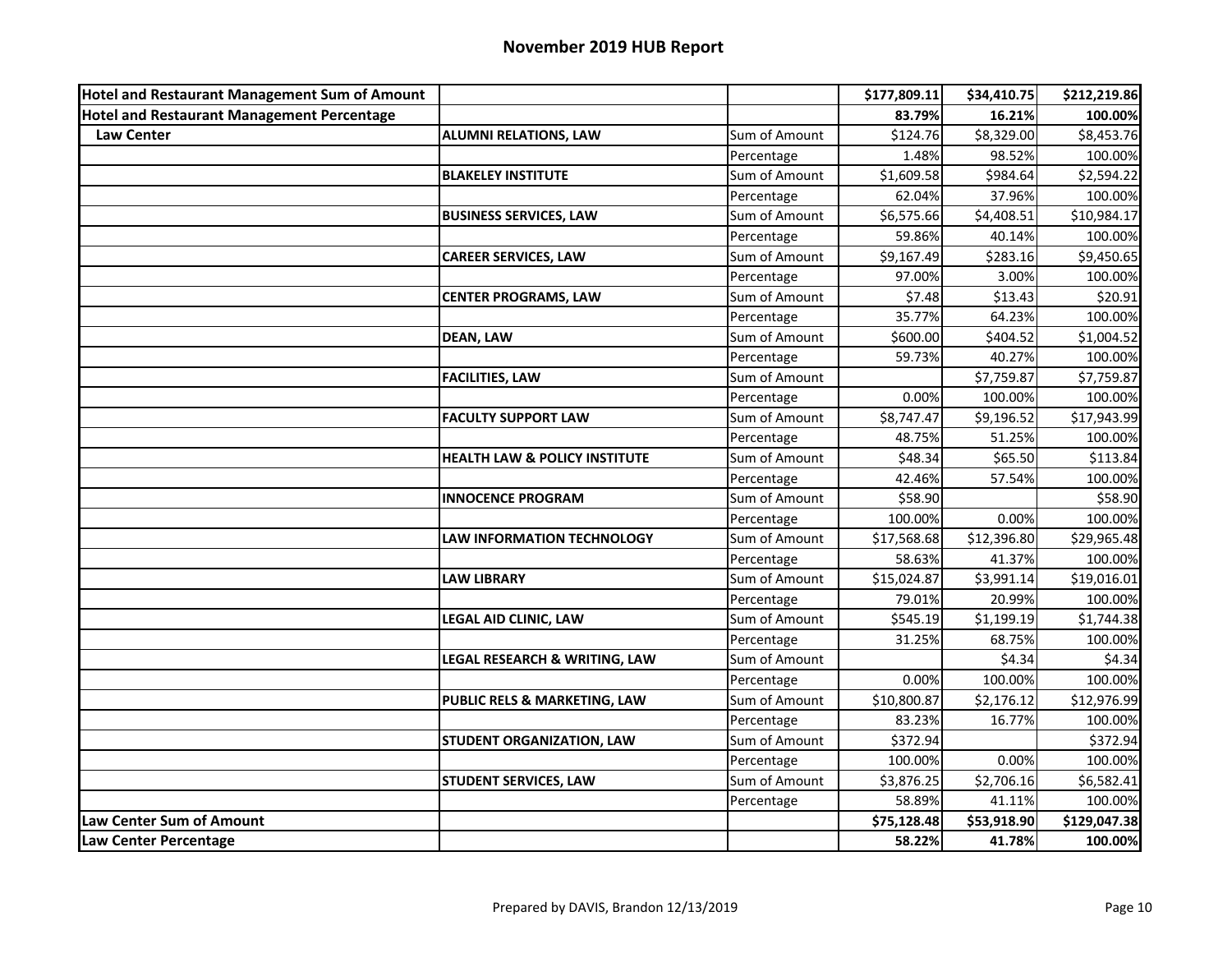| <b>Liberal Arts and Social Sciences</b> | <b>AEROSPACE STUDIES</b>                | Sum of Amount | \$1,623.13   | \$586.40    | \$2,209.53   |
|-----------------------------------------|-----------------------------------------|---------------|--------------|-------------|--------------|
|                                         |                                         | Percentage    | 73.46%       | 26.54%      | 100.00%      |
|                                         | <b>AFRICAN-AMERICAN STUDIES</b>         | Sum of Amount | \$1,020.84   | \$694.87    | \$1,715.71   |
|                                         |                                         | Percentage    | 59.50%       | 40.50%      | 100.00%      |
|                                         | <b>ARTE PUBLICO</b>                     | Sum of Amount | \$85,907.57  | \$137.99    | \$86,045.56  |
|                                         |                                         | Percentage    | 99.84%       | 0.16%       | 100.00%      |
|                                         | <b>CENTER FOR PUBLIC HISTORY</b>        | Sum of Amount | \$3,702.99   | \$6,430.19  | \$10,133.18  |
|                                         |                                         | Percentage    | 36.54%       | 63.46%      | 100.00%      |
|                                         | <b>COMMUNICATION</b>                    | Sum of Amount | \$9,267.57   | \$14,466.88 | \$23,734.45  |
|                                         |                                         | Percentage    | 39.05%       | 60.95%      | 100.00%      |
|                                         | <b>COMMUNICATIONS DISORDERS</b>         | Sum of Amount | \$3,909.13   | $-$46.66$   | \$3,862.47   |
|                                         |                                         | Percentage    | 101.21%      | $-1.21%$    | 100.00%      |
|                                         | <b>COMPARATIVE CULTURAL STUDIES</b>     | Sum of Amount | \$2,402.55   | \$1,152.31  | \$3,554.86   |
|                                         |                                         | Percentage    | 67.58%       | 32.42%      | 100.00%      |
|                                         | <b>DEAN, LIBERAL ARTS &amp; SOC SCI</b> | Sum of Amount | \$11,046.36  | \$28,039.11 | \$39,085.47  |
|                                         |                                         | Percentage    | 28.26%       | 71.74%      | 100.00%      |
|                                         | <b>ECONOMICS</b>                        | Sum of Amount | \$3,835.49   | \$18,572.34 | \$22,407.83  |
|                                         |                                         | Percentage    | 17.12%       | 82.88%      | 100.00%      |
|                                         | <b>ENGLISH</b>                          | Sum of Amount | \$29,646.38  | \$3,285.20  | \$32,931.58  |
|                                         |                                         | Percentage    | 90.02%       | 9.98%       | 100.00%      |
|                                         | <b>HEALTH AND HUMAN PERFORMANCE</b>     | Sum of Amount | \$140,672.87 | \$4,509.12  | \$145,181.99 |
|                                         |                                         | Percentage    | 96.89%       | 3.11%       | 100.00%      |
|                                         | <b>HISPANIC STUDIES</b>                 | Sum of Amount | \$6,536.27   | \$281.31    | \$6,817.58   |
|                                         |                                         | Percentage    | 95.87%       | 4.13%       | 100.00%      |
|                                         | <b>HISTORY</b>                          | Sum of Amount | \$2,232.40   | \$3,688.35  | \$5,920.75   |
|                                         |                                         | Percentage    | 37.70%       | 62.30%      | 100.00%      |
|                                         | <b>MEXICAN-AMERICAN STUDIES</b>         | Sum of Amount | \$29,318.63  | \$1,717.95  | \$31,036.58  |
|                                         |                                         | Percentage    | 94.46%       | 5.54%       | 100.00%      |
|                                         | <b>MILITARY SCIENCE</b>                 | Sum of Amount | \$39.47      |             | \$39.47      |
|                                         |                                         | Percentage    | 100.00%      | 0.00%       | 100.00%      |
|                                         | <b>MODERN AND CLASSICAL LANGUAGES</b>   | Sum of Amount | \$4,649.30   | \$5,449.24  | \$10,098.54  |
|                                         |                                         | Percentage    | 46.04%       | 53.96%      | 100.00%      |
|                                         | <b>PHILOSOPHY</b>                       | Sum of Amount | \$810.42     | \$69.90     | \$880.32     |
|                                         |                                         | Percentage    | 92.06%       | 7.94%       | 100.00%      |
|                                         | <b>POLITICAL SCIENCE</b>                | Sum of Amount | \$2,764.71   | \$586.66    | \$3,351.37   |
|                                         |                                         | Percentage    | 82.49%       | 17.51%      | 100.00%      |
|                                         | <b>PSYCHOLOGY</b>                       | Sum of Amount | \$43,517.08  | \$1,407.02  | \$44,924.10  |
|                                         |                                         | Percentage    | 96.87%       | 3.13%       | 100.00%      |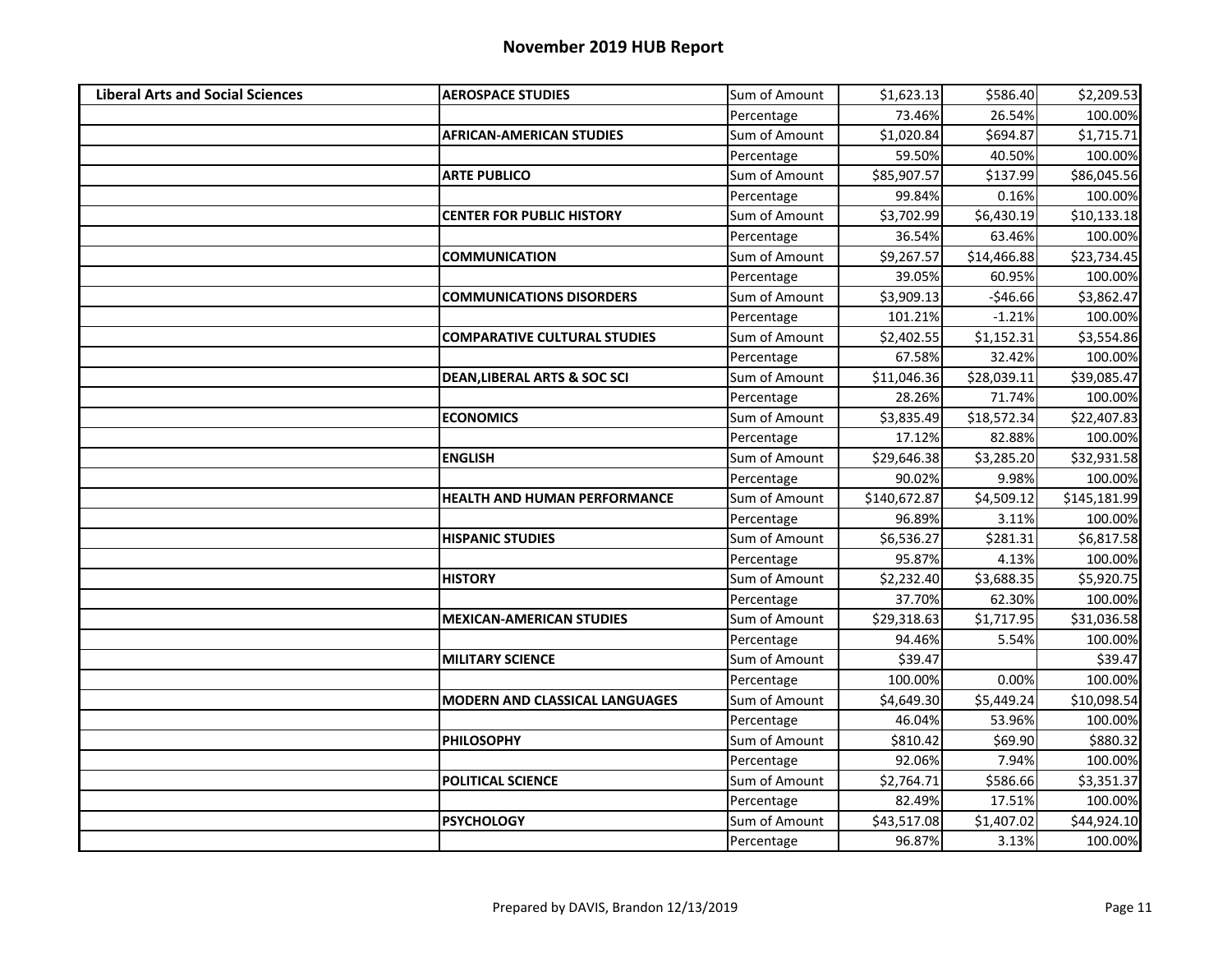## **November 2019 HUB Report**

| <b>Liberal Arts and Social Sciences</b>               | <b>PUBLIC ADMINISTRATION PROGRAM</b>     | Sum of Amount |                | \$1,509.00   | \$1,509.00     |
|-------------------------------------------------------|------------------------------------------|---------------|----------------|--------------|----------------|
|                                                       |                                          | Percentage    | 0.00%          | 100.00%      | 100.00%        |
|                                                       | <b>SOCIOLOGY</b>                         | Sum of Amount | \$2,018.81     | \$3,108.39   | \$5,127.20     |
|                                                       |                                          | Percentage    | 39.37%         | 60.63%       | 100.00%        |
|                                                       | <b>WOMEN'S STUDIES PROGRAM</b>           | Sum of Amount | \$722.65       |              | \$722.65       |
|                                                       |                                          | Percentage    | 100.00%        | 0.00%        | 100.00%        |
| <b>Liberal Arts and Social Sciences Sum of Amount</b> |                                          |               | \$385,644.62   | \$95,645.57  | \$481,290.19   |
| <b>Liberal Arts and Social Sciences Percentage</b>    |                                          |               | 80.13%         | 19.87%       | 100.00%        |
| Library                                               | <b>UNIVERSITY LIBRARIES</b>              | Sum of Amount | \$1,982,499.11 | \$7,215.75   | \$1,989,714.86 |
|                                                       |                                          | Percentage    | 99.64%         | 0.36%        | 100.00%        |
| <b>Library Sum of Amount</b>                          |                                          |               | \$1,982,499.11 | \$7,215.75   | \$1,989,714.86 |
| <b>Library Percentage</b>                             |                                          |               | 99.64%         | 0.36%        | 100.00%        |
| <b>Natural Science and Mathematics</b>                | <b>BIOLOGY &amp; BIOCHEMISTRY</b>        | Sum of Amount | \$200,051.27   | \$5,531.67   | \$205,582.94   |
|                                                       |                                          | Percentage    | 97.31%         | 2.69%        | 100.00%        |
|                                                       | <b>CHEMISTRY</b>                         | Sum of Amount | \$468,109.72   | \$26,900.31  | \$495,010.03   |
|                                                       |                                          | Percentage    | 94.57%         | 5.43%        | 100.00%        |
|                                                       | <b>COMPUTER SCIENCE</b>                  | Sum of Amount | \$12,870.78    | \$1,271.13   | \$14,141.91    |
|                                                       |                                          | Percentage    | 91.01%         | 8.99%        | 100.00%        |
|                                                       | <b>CTR FOR NUCLEAR REC&amp;CELL SIGN</b> | Sum of Amount | \$206,571.15   | \$403.79     | \$206,974.94   |
|                                                       |                                          | Percentage    | 99.80%         | 0.20%        | 100.00%        |
|                                                       | <b>DEAN, NATURAL SCIENCE &amp; MATHE</b> | Sum of Amount | \$83,642.57    | \$4,439.84   | \$88,082.41    |
|                                                       |                                          | Percentage    | 94.96%         | 5.04%        | 100.00%        |
|                                                       | <b>EARTH &amp; ATMOSPHERIC SCIENCES</b>  | Sum of Amount | \$119,269.23   | \$102,059.64 | \$221,328.87   |
|                                                       |                                          | Percentage    | 53.89%         | 46.11%       | 100.00%        |
|                                                       | <b>HOUSTON COASTAL CENTER</b>            | Sum of Amount | \$99,817.43    |              | \$99,817.43    |
|                                                       |                                          | Percentage    | 100.00%        | 0.00%        | 100.00%        |
|                                                       | <b>INSTITUTE FOR CLIMATE/ATMO SCI</b>    | Sum of Amount | \$9,507.43     |              | \$9,507.43     |
|                                                       |                                          | Percentage    | 100.00%        | 0.00%        | 100.00%        |
|                                                       | <b>MATHEMATICS</b>                       | Sum of Amount | \$33,107.32    | \$5,270.82   | \$38,378.14    |
|                                                       |                                          | Percentage    | 86.27%         | 13.73%       | 100.00%        |
|                                                       | <b>PHYSICS</b>                           | Sum of Amount | \$39,698.58    | \$1,018.31   | \$40,716.89    |
|                                                       |                                          | Percentage    | 97.50%         | 2.50%        | 100.00%        |
| <b>Natural Science and Mathematics Sum of Amount</b>  |                                          |               | \$1,272,645.48 | \$146,895.51 | \$1,419,540.99 |
| <b>Natural Science and Mathematics Percentage</b>     |                                          |               | 89.65%         | 10.35%       | 100.00%        |
| Optometry                                             | <b>DEAN, OPTOMETRY</b>                   | Sum of Amount | \$26,236.83    | \$9,667.58   | \$35,904.41    |
|                                                       |                                          | Percentage    | 73.07%         | 26.93%       | 100.00%        |
|                                                       | <b>OPT VISION SCIENCES</b>               | Sum of Amount | \$37,015.94    | \$5,599.26   | \$42,615.20    |
|                                                       |                                          | Percentage    | 86.86%         | 13.14%       | 100.00%        |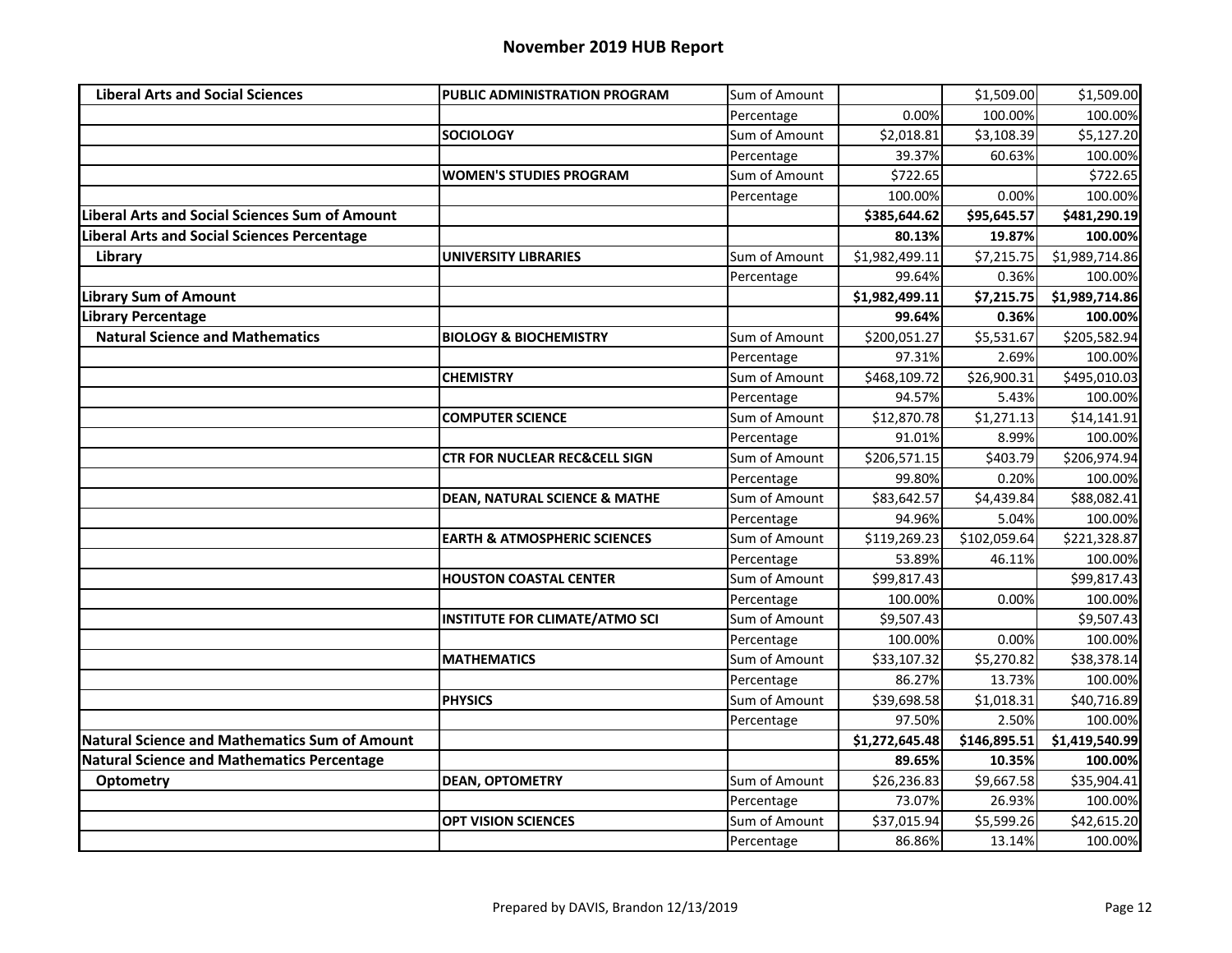| Optometry                      | <b>OPTOMETRY CLINIC</b>                   | Sum of Amount | \$776,149.33 | \$13,945.24 | \$790,094.57 |
|--------------------------------|-------------------------------------------|---------------|--------------|-------------|--------------|
|                                |                                           | Percentage    | 98.23%       | 1.77%       | 100.00%      |
| <b>Optometry Sum of Amount</b> |                                           |               | \$839,402.10 | \$29,212.08 | \$868,614.18 |
| <b>Optometry Percentage</b>    |                                           |               | 96.64%       | 3.36%       | 100.00%      |
| Pharmacy                       | <b>DEAN, PHARMACY</b>                     | Sum of Amount | \$144,117.49 | \$6,541.97  | \$150,659.46 |
|                                |                                           | Percentage    | 95.66%       | 4.34%       | 100.00%      |
|                                | <b>EXPERIENTIAL PROGRAMS</b>              | Sum of Amount | \$40,407.51  | \$1,021.50  | \$41,429.01  |
|                                |                                           | Percentage    | 97.53%       | 2.47%       | 100.00%      |
|                                | PHAR HEALTH OUTCOMES & POLICY             | Sum of Amount | \$284.80     | \$7,363.50  | \$7,648.30   |
|                                |                                           | Percentage    | 3.72%        | 96.28%      | 100.00%      |
|                                | PHARM PRAC & TRANS RESEARCH               | Sum of Amount | \$12,241.42  | \$2,733.65  | \$14,975.07  |
|                                |                                           | Percentage    | 81.75%       | 18.25%      | 100.00%      |
|                                | PHARMACOLOGICAL & PHARMACEUTIC            | Sum of Amount | \$98,895.80  | \$4,980.27  | \$103,876.07 |
|                                |                                           | Percentage    | 95.21%       | 4.79%       | 100.00%      |
|                                | <b>STUDENT SERVICES PHARMACY</b>          | Sum of Amount | \$1,886.86   | \$1,989.40  | \$3,876.26   |
|                                |                                           | Percentage    | 48.68%       | 51.32%      | 100.00%      |
| <b>Pharmacy Sum of Amount</b>  |                                           |               | \$297,833.88 | \$24,630.29 | \$322,464.17 |
| <b>Pharmacy Percentage</b>     |                                           |               | 92.36%       | 7.64%       | 100.00%      |
| <b>Research</b>                | AMI: ADV MANUFACTURING INSTITU            | Sum of Amount | \$31,737.44  |             | \$31,737.44  |
|                                |                                           | Percentage    | 100.00%      | 0.00%       | 100.00%      |
|                                | <b>ANIMAL CARE OPERATIONS</b>             | Sum of Amount | \$91,609.41  | \$3,703.02  | \$95,312.43  |
|                                |                                           | Percentage    | 96.11%       | 3.89%       | 100.00%      |
|                                | <b>BUSINESS OPERATIONS</b>                | Sum of Amount |              | \$85.00     | \$85.00      |
|                                |                                           | Percentage    | 0.00%        | 100.00%     | 100.00%      |
|                                | CARBON MGMT IN ENERGY (CMERC)             | Sum of Amount | \$53.64      |             | \$53.64      |
|                                |                                           | Percentage    | 100.00%      | 0.00%       | 100.00%      |
|                                | <b>CENTER FOR INNOVA/PARTNERSHIPS</b>     | Sum of Amount | \$6,872.63   | \$358.69    | \$7,231.32   |
|                                |                                           | Percentage    | 95.04%       | 4.96%       | 100.00%      |
|                                | <b>CTR FOR ADV COMPUTI &amp; DATA SYS</b> | Sum of Amount | \$13,906.50  |             | \$13,906.50  |
|                                |                                           | Percentage    | 100.00%      | 0.00%       | 100.00%      |
|                                | DATA ASSESSMENT & IT DOR                  | Sum of Amount | \$70.93      | \$3,513.68  | \$3,584.61   |
|                                |                                           | Percentage    | 1.98%        | 98.02%      | 100.00%      |
|                                | <b>DOR COMMUNICATIONS</b>                 | Sum of Amount | \$4,960.35   | \$1,523.99  | \$6,484.34   |
|                                |                                           | Percentage    | 76.50%       | 23.50%      | 100.00%      |
|                                | <b>ENVIRONMENT HEALTH &amp; LIFE SAFE</b> | Sum of Amount | \$17,668.59  |             | \$17,668.59  |
|                                |                                           | Percentage    | 100.00%      | 0.00%       | 100.00%      |
|                                | <b>GRANTS AND CONTRACTS</b>               | Sum of Amount | \$18,232.63  | \$9,538.98  | \$27,771.61  |
|                                |                                           | Percentage    | 65.65%       | 34.35%      | 100.00%      |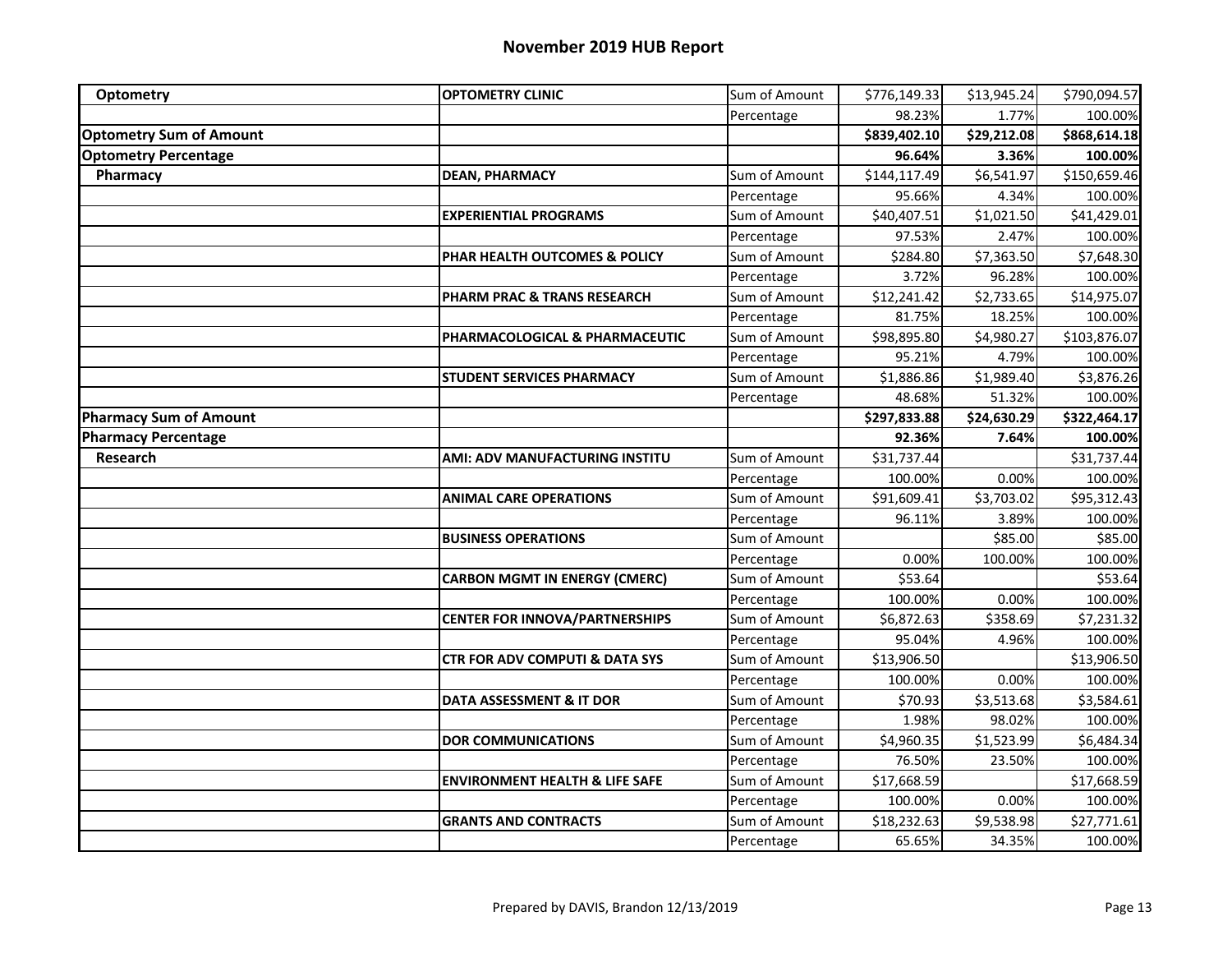| Research                      | <b>HEALTH RESEARCH INSTITUTE</b>          | Sum of Amount               | \$31,803.07        | \$2,823.80           | \$34,626.87           |
|-------------------------------|-------------------------------------------|-----------------------------|--------------------|----------------------|-----------------------|
|                               |                                           | Percentage                  | 91.85%             | 8.15%                | 100.00%               |
|                               | <b>HPE - DATA SCIENCE CENTER</b>          | Sum of Amount               | \$2,399.55         |                      | \$2,399.55            |
|                               |                                           | Percentage                  | 100.00%            | 0.00%                | 100.00%               |
|                               | OFFICE OF INTELL PROPERTY MGMT            | Sum of Amount               | \$172,172.07       |                      | \$172,172.07          |
|                               |                                           | Percentage                  | 100.00%            | 0.00%                | 100.00%               |
|                               | <b>RESEARCH</b>                           | Sum of Amount               | \$30,749.45        |                      | \$30,749.45           |
|                               |                                           | Percentage                  | 100.00%            | 0.00%                | 100.00%               |
|                               | <b>RESEARCH ADMINISTRATION</b>            | Sum of Amount               | \$102,181.34       |                      | \$102,181.34          |
|                               |                                           | Percentage                  | 100.00%            | 0.00%                | 100.00%               |
|                               | <b>RESEARCH INTEGRITY &amp; OVERSIGHT</b> | Sum of Amount               | \$709.62           | \$48.99              | \$758.61              |
|                               |                                           | Percentage                  | 93.54%             | 6.46%                | 100.00%               |
|                               | <b>TIMES</b>                              | Sum of Amount               | \$31,356.74        | \$5,719.19           | \$37,075.93           |
|                               |                                           | Percentage                  | 84.57%             | 15.43%               | 100.00%               |
|                               | TX CTR SUPERCONDUCTIVITY AT UH            | Sum of Amount               | \$62,819.22        | \$4,505.78           | \$67,325.00           |
|                               |                                           | Percentage                  | 93.31%             | 6.69%                | 100.00%               |
|                               | <b>VP FOR RESEARCH CENTRAL OFFICE</b>     | Sum of Amount               | \$3,399.34         | \$2,955.46           | \$6,354.80            |
|                               |                                           | Percentage                  | 53.49%             | 46.51%               | 100.00%               |
| <b>Research Sum of Amount</b> |                                           |                             | \$622,702.52       | \$34,776.58          | \$657,479.10          |
|                               |                                           |                             |                    |                      |                       |
| <b>Research Percentage</b>    |                                           |                             | 94.71%             | 5.29%                | 100.00%               |
| <b>Student Affairs</b>        | <b>ADMISSIONS</b>                         | Sum of Amount               | \$30,913.77        | \$44,309.06          | \$75,222.83           |
|                               |                                           | Percentage                  | 41.10%             | 58.90%               | 100.00%               |
|                               | <b>CAMPUS RECREATION</b>                  | Sum of Amount               | \$40,296.11        | \$4,865.65           | \$45,161.76           |
|                               |                                           | Percentage                  | 89.23%             | 10.77%               | 100.00%               |
|                               | <b>CAMPUS SOLUTIONS SVC</b>               | Sum of Amount               | \$33,160.48        | \$641.24             | \$33,801.72           |
|                               |                                           | Percentage                  | 98.10%             | 1.90%                | 100.00%               |
|                               | <b>CENTER FOR STUDENT INVOLVEMENT</b>     | Sum of Amount               | \$1,043.14         | \$10,267.33          | \$11,310.47           |
|                               |                                           | Percentage                  | 9.22%              | 90.78%               | 100.00%               |
|                               | <b>CENTER FOR STUDENT MEDIA</b>           | Sum of Amount               | \$24,718.63        | \$361.38             | \$25,080.01           |
|                               |                                           | Percentage                  | 98.56%             | 1.44%                | 100.00%               |
|                               | <b>CENTER FOR STUDENTS W/DISABILI</b>     | Sum of Amount               | \$37,937.25        | \$57,669.55          | \$95,606.80           |
|                               |                                           | Percentage                  | 39.68%             | 60.32%               | 100.00%               |
|                               | <b>CHILDREN'S LEARNING CENTER</b>         | Sum of Amount               | \$14,844.05        | \$2,554.07           | \$17,398.12           |
|                               |                                           | Percentage                  | 85.32%             | 14.68%               | 100.00%               |
|                               | <b>CNTR FOR DIVERSITY &amp; INCLUSION</b> | Sum of Amount               | \$610.05           |                      | \$610.05              |
|                               |                                           | Percentage                  | 100.00%            | 0.00%                | 100.00%               |
|                               | <b>COUGARS IN RECOVERY</b>                | Sum of Amount<br>Percentage | \$435.79<br>18.19% | \$1,960.21<br>81.81% | \$2,396.00<br>100.00% |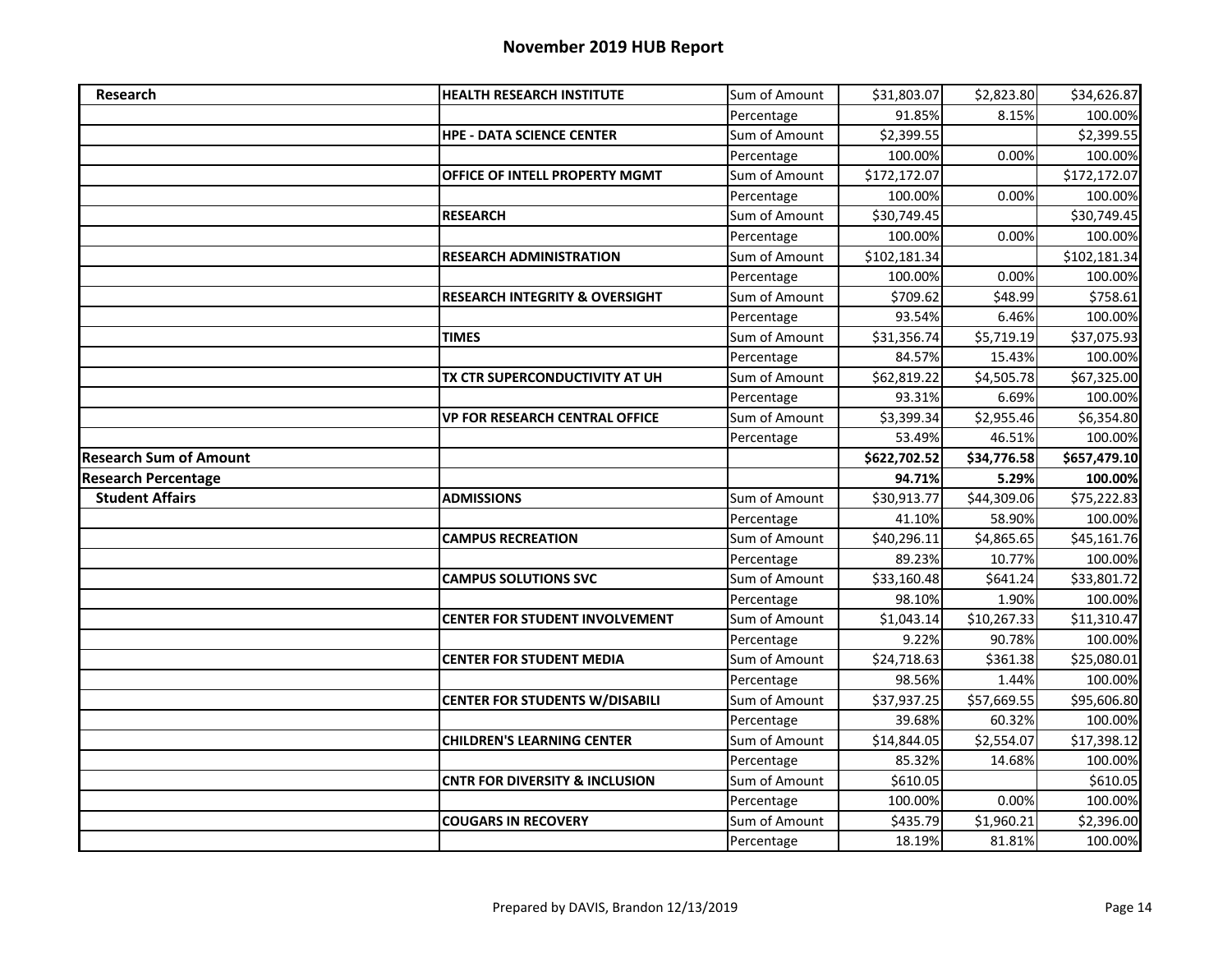| <b>Student Affairs</b> | <b>COUNSELING AND PSYCH SVCS</b>          | Sum of Amount | \$3,311.36   | \$13,897.63 | \$17,208.99  |
|------------------------|-------------------------------------------|---------------|--------------|-------------|--------------|
|                        |                                           | Percentage    | 19.24%       | 80.76%      | 100.00%      |
|                        | <b>CTR FRATERNITY &amp; SORORITY LIFE</b> | Sum of Amount | \$2,144.63   |             | \$2,144.63   |
|                        |                                           | Percentage    | 100.00%      | 0.00%       | 100.00%      |
|                        | <b>DEAN OF STUDENTS</b>                   | Sum of Amount | \$1,921.38   | \$6,765.21  | \$8,686.59   |
|                        |                                           | Percentage    | 22.12%       | 77.88%      | 100.00%      |
|                        | <b>INTEGRATED ENROLLMENT SERVICES</b>     | Sum of Amount | \$209,043.10 | \$4,793.94  | \$213,837.04 |
|                        |                                           | Percentage    | 97.76%       | 2.24%       | 100.00%      |
|                        | <b>LGBTQ RESOURCE CENTER</b>              | Sum of Amount | \$32.85      | \$175.33    | \$208.18     |
|                        |                                           | Percentage    | 15.78%       | 84.22%      | 100.00%      |
|                        | <b>OFC OF THE UNIVERSIT REGISTRAR</b>     | Sum of Amount | \$15,237.50  | \$2,395.38  | \$17,632.88  |
|                        |                                           | Percentage    | 86.42%       | 13.58%      | 100.00%      |
|                        | <b>RELIGION CENTER</b>                    | Sum of Amount | \$492.65     | \$318.79    | \$811.44     |
|                        |                                           | Percentage    | 60.71%       | 39.29%      | 100.00%      |
|                        | <b>SCHOLARSIPS &amp; FINANCIAL AID</b>    | Sum of Amount | \$905.63     | \$15,183.50 | \$16,089.13  |
|                        |                                           | Percentage    | 5.63%        | 94.37%      | 100.00%      |
|                        | <b>STU COMMUNICATION &amp; MARKETING</b>  | Sum of Amount | \$246.79     | \$238.12    | \$484.91     |
|                        |                                           | Percentage    | 50.89%       | 49.11%      | 100.00%      |
|                        | <b>STU HOUSING - RESIDE LIFE</b>          | Sum of Amount | \$44,146.09  | \$9,113.65  | \$53,259.74  |
|                        |                                           | Percentage    | 82.89%       | 17.11%      | 100.00%      |
|                        | <b>STUDENT AFFAIRS</b>                    | Sum of Amount | \$36,479.95  | \$3,754.96  | \$40,234.91  |
|                        |                                           | Percentage    | 90.67%       | 9.33%       | 100.00%      |
|                        | <b>STUDENT AFFAIRS BUSINESS SRVC</b>      | Sum of Amount | \$2,251.75   | \$221.26    | \$2,473.01   |
|                        |                                           | Percentage    | 91.05%       | 8.95%       | 100.00%      |
|                        | <b>STUDENT AFFAIRS IT SERVICES</b>        | Sum of Amount | \$166.04     | \$67,632.78 | \$67,798.82  |
|                        |                                           | Percentage    | 0.24%        | 99.76%      | 100.00%      |
|                        | <b>STUDENT CENTER</b>                     | Sum of Amount | \$24,867.19  | \$2,522.87  | \$27,390.06  |
|                        |                                           | Percentage    | 90.79%       | 9.21%       | 100.00%      |
|                        | <b>STUDENT HEALTH CENTER</b>              | Sum of Amount | \$124,770.09 | \$971.02    | \$125,741.11 |
|                        |                                           | Percentage    | 99.23%       | 0.77%       | 100.00%      |
|                        | UNIVERSITY CAREER SERVICES                | Sum of Amount | \$1,104.82   | \$5,166.85  | \$6,271.67   |
|                        |                                           | Percentage    | 17.62%       | 82.38%      | 100.00%      |
|                        | <b>URBAN EXPERIENCE</b>                   | Sum of Amount | \$285.51     | \$661.25    | \$946.76     |
|                        |                                           | Percentage    | 30.16%       | 69.84%      | 100.00%      |
|                        | <b>VETERAN SERVICES</b>                   | Sum of Amount | \$4,008.23   | \$9,052.64  | \$13,060.87  |
|                        |                                           | Percentage    | 30.69%       | 69.31%      | 100.00%      |
|                        | <b>WELLNESS CENTER</b>                    | Sum of Amount | \$5,378.40   |             | \$5,378.40   |
|                        |                                           | Percentage    | 100.00%      | 0.00%       | 100.00%      |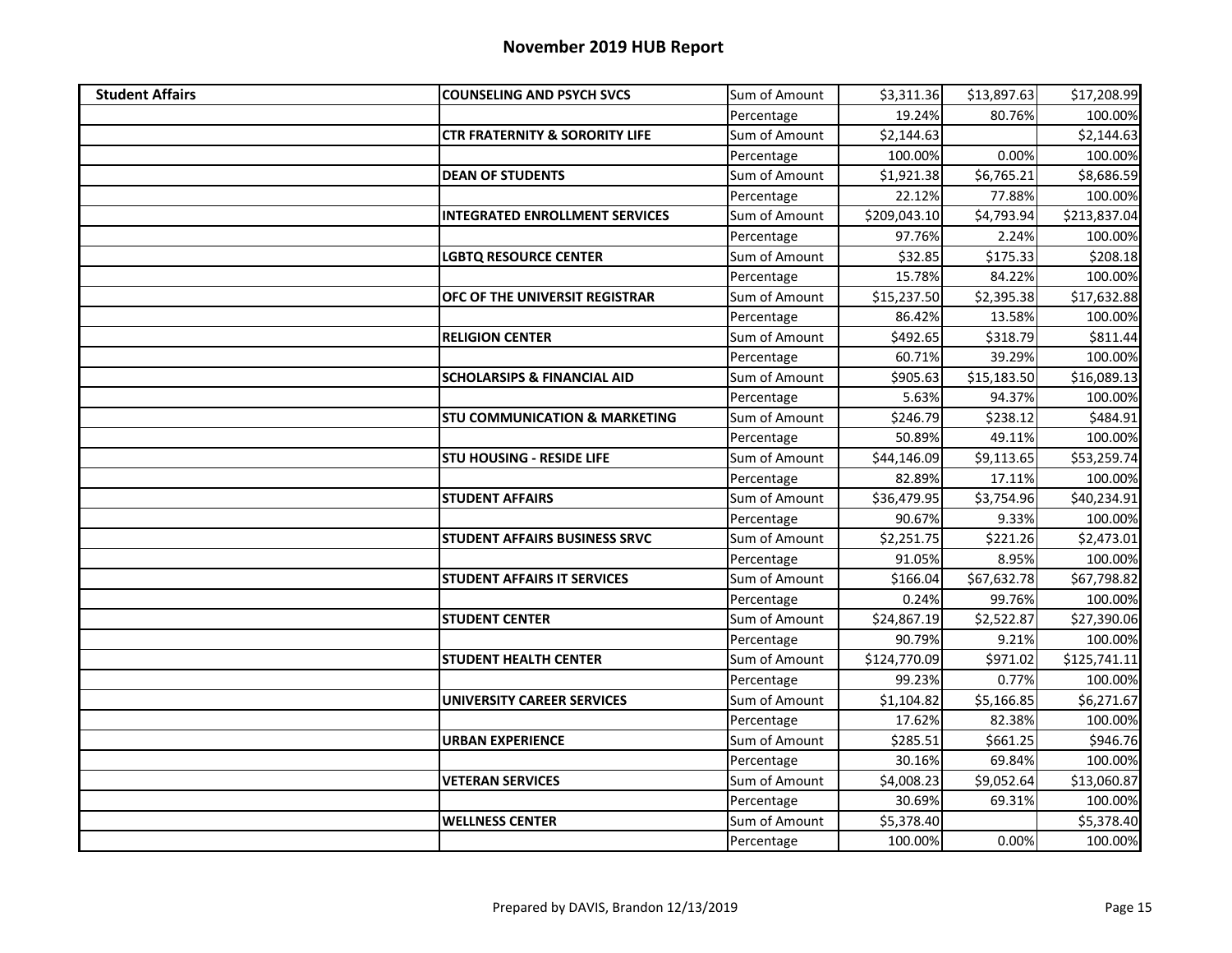| <b>Student Affairs</b>                         | <b>WOMEN &amp; GENDER RESOURCE CENTER</b> | Sum of Amount | \$384.25     |              | \$384.25     |
|------------------------------------------------|-------------------------------------------|---------------|--------------|--------------|--------------|
|                                                |                                           | Percentage    | 100.00%      | 0.00%        | 100.00%      |
| <b>Student Affairs Sum of Amount</b>           |                                           |               | \$661,137.48 | \$265,493.67 | \$926,631.15 |
| <b>Student Affairs Percentage</b>              |                                           |               | 71.35%       | 28.65%       | 100.00%      |
| <b>Technology</b>                              | <b>CONSTRUCTION MANAGEMENT</b>            | Sum of Amount | \$66,692.68  | \$14,805.66  | \$81,498.34  |
|                                                |                                           | Percentage    | 81.83%       | 18.17%       | 100.00%      |
|                                                | CTR FOR INFO SCRTY, RES & EDU             | Sum of Amount | \$544.01     |              | \$544.01     |
|                                                |                                           | Percentage    | 100.00%      | 0.00%        | 100.00%      |
|                                                | <b>DEAN, TECHNOLOGY</b>                   | Sum of Amount | \$41,936.53  | \$6,362.42   | \$48,298.95  |
|                                                |                                           | Percentage    | 86.83%       | 13.17%       | 100.00%      |
|                                                | <b>ENGINEERING TECHNOLOGY</b>             | Sum of Amount | \$87,632.30  | \$5,368.30   | \$93,000.60  |
|                                                |                                           | Percentage    | 94.23%       | 5.77%        | 100.00%      |
|                                                | HUMAN DEVELOP AND CONSUMER SCI            | Sum of Amount | \$13,943.38  | \$2,077.61   | \$16,020.99  |
|                                                |                                           | Percentage    | 87.03%       | 12.97%       | 100.00%      |
|                                                | <b>ILT</b>                                | Sum of Amount | \$8,697.05   | \$5,097.00   | \$13,794.05  |
|                                                |                                           | Percentage    | 63.05%       | 36.95%       | 100.00%      |
| <b>Technology Sum of Amount</b>                |                                           |               | \$219,445.95 | \$33,710.99  | \$253,156.94 |
| <b>Technology Percentage</b>                   |                                           |               | 86.68%       | 13.32%       | 100.00%      |
| Univ Marketing, Comm & Media Rel               | (INACTIVE) VP FOR EXTER RELATN            | Sum of Amount | \$30,115.42  | \$1,948.06   | \$32,063.48  |
|                                                |                                           | Percentage    | 93.92%       | 6.08%        | 100.00%      |
|                                                | <b>MARKETING</b>                          | Sum of Amount | \$60,385.26  |              | \$60,385.26  |
|                                                |                                           | Percentage    | 100.00%      | 0.00%        | 100.00%      |
|                                                | VC/VP UNIV MKTG, COM & MED REL            | Sum of Amount | \$5,823.85   | \$494.83     | \$6,318.68   |
|                                                |                                           | Percentage    | 92.17%       | 7.83%        | 100.00%      |
| Univ Marketing, Comm & Media Rel Sum of Amount |                                           |               | \$96,324.53  | \$2,442.89   | \$98,767.42  |
| Univ Marketing, Comm & Media Rel Percentage    |                                           |               | 97.53%       | 2.47%        | 100.00%      |
| <b>University Advancement</b>                  | <b>ALUMNI RELATIONS</b>                   | Sum of Amount | \$37,865.51  | \$180.96     | \$38,046.47  |
|                                                |                                           | Percentage    | 99.52%       | 0.48%        | 100.00%      |
|                                                | <b>ANNUAL GIVING</b>                      | Sum of Amount | \$8,244.08   |              | \$8,244.08   |
|                                                |                                           | Percentage    | 100.00%      | 0.00%        | 100.00%      |
|                                                | <b>BUSINESS OPERATIONS</b>                | Sum of Amount | \$7,366.95   | \$59,929.68  | \$67,296.63  |
|                                                |                                           | Percentage    | 10.95%       | 89.05%       | 100.00%      |
|                                                | <b>CAMPAIGN STRATEGIC INITIATIVES</b>     | Sum of Amount | \$18,510.82  | \$167.38     | \$18,678.20  |
|                                                |                                           | Percentage    | 99.10%       | 0.90%        | 100.00%      |
|                                                | <b>DEVELOPMENT</b>                        | Sum of Amount | \$5,708.85   | \$1,718.05   | \$7,426.90   |
|                                                |                                           | Percentage    | 76.87%       | 23.13%       | 100.00%      |
|                                                | <b>GIFT MANAGEMENT</b>                    | Sum of Amount | \$273.21     |              | \$273.21     |
|                                                |                                           | Percentage    | 100.00%      | 0.00%        | 100.00%      |